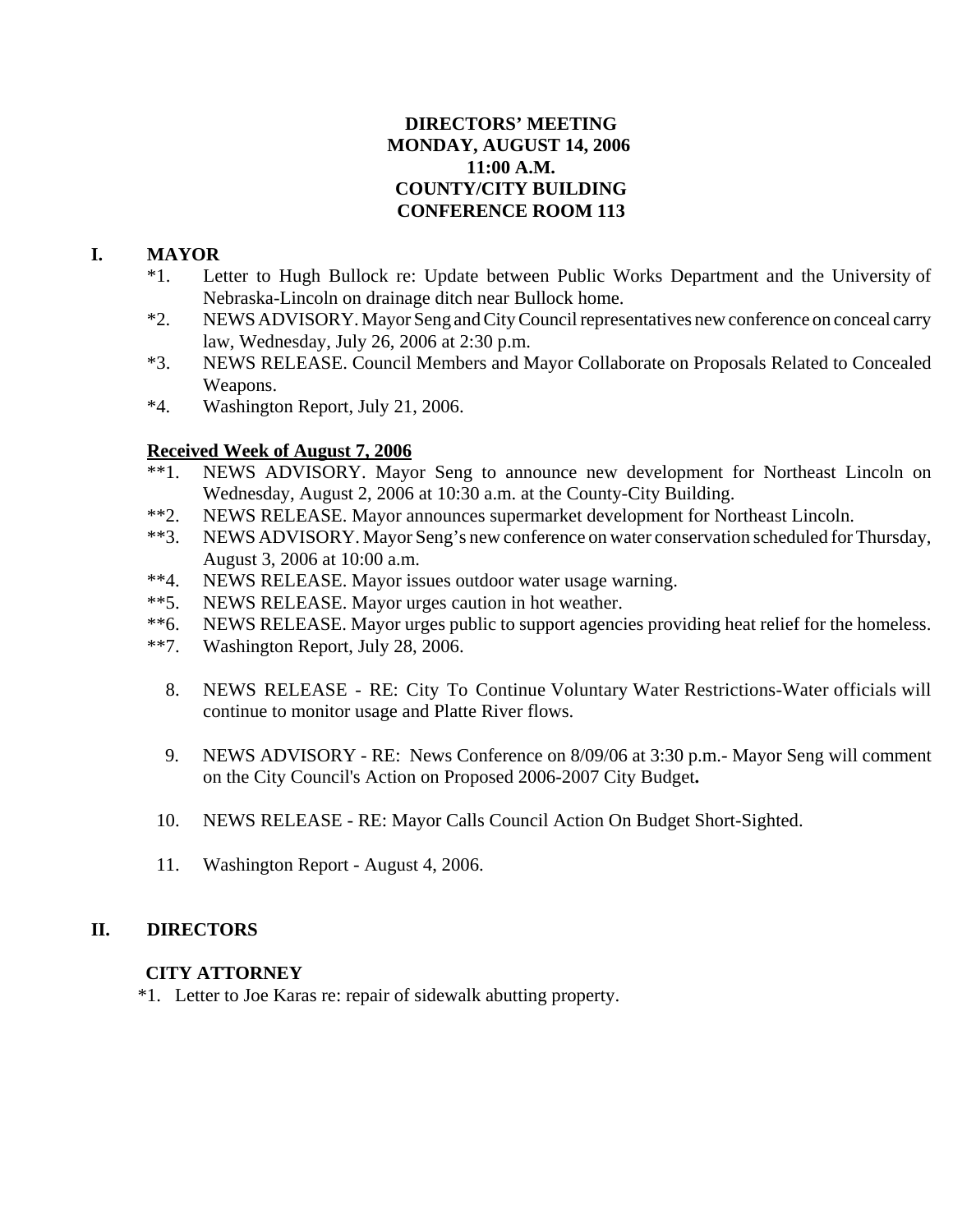## **BUILDING AND SAFETY**

 \*1. Email from Chuck Zimmerman as response to July 24, 2006 Council testimony on Planning Department fees.

## **COUNTY COMMISSIONERS**

 \*1. Email to, and response from, Commissioner Workman re: 44th Street and Cornhusker Property. (Distributed to Council Members in packets of 07/27/06)

## **FINANCE/BUDGET**

- \*1. July Sales Tax Reports:
	- a) Actual Compared to Projected Sales Tax Collections.
	- b) Gross Sales Tax Collection (With Refunds Added Back In) 2000-2001 Through 2005-2006.
	- c) Sales Tax Refunds. 2000-2001 Through 2005-2006.
	- d) Net Sales Tax Collections. 2000-2001 Through 2005-2006.
- \*2. Response to Robin Eschliman from Don Herz, Finance Director, re: Proposed budget cuts to 911 Center.

## **HEALTH**

- \*1. Letter from Community Health Endowment of Lincoln Executive Director regarding Board of Trustees with terms expiring on August 31, 2006.
- \*\*2. NEWS RELEASE. West Nile Virus Cases reported in Lancaster County.
- \*\*3. Physician Advisory. Health Department has received reports of two confirmed cases of Shigella Sonnei (Shigellosis) in Lincoln.
	- 4. Media Release RE: Tony Messineo Receives National Award.
	- 5. NEWS RELEASE RE: Preventing Swimming Pool-Related Drowning.

## **LIBRARY**

- \*\*1. Letter from the Foundation for Lincoln City Libraries re: Thanks to Council for recognizing the widespread community impact the Lincoln City Libraries have on citizens of Lincoln.
- \*\*2. Letter from the Library Board of Trustees re: Encourage Council to accept budget as presented for the libraries of Lincoln.

## **PARKS AND RECREATION DEPARTMENT**

\*\*1. Recommendations on budget for maintenance of Parks and Recreation Facilities.

## **PLANNING**

- 1. Letter from Tom Cajka to Michael Johnson, Olsson Associates RE: Fallbrook 14<sup>th</sup> Addition Final Plat #06030-Generally located at N.  $1<sup>st</sup>$  St. & Fallbrook Blvd.
- 2. Letter from Tom Cajka to Michael Johnson, Olsson Associates RE: Pinecrest 3<sup>rd</sup> Addition Final Plat #06044-Generally located at N. 14<sup>th</sup> St. & Dublin Rd.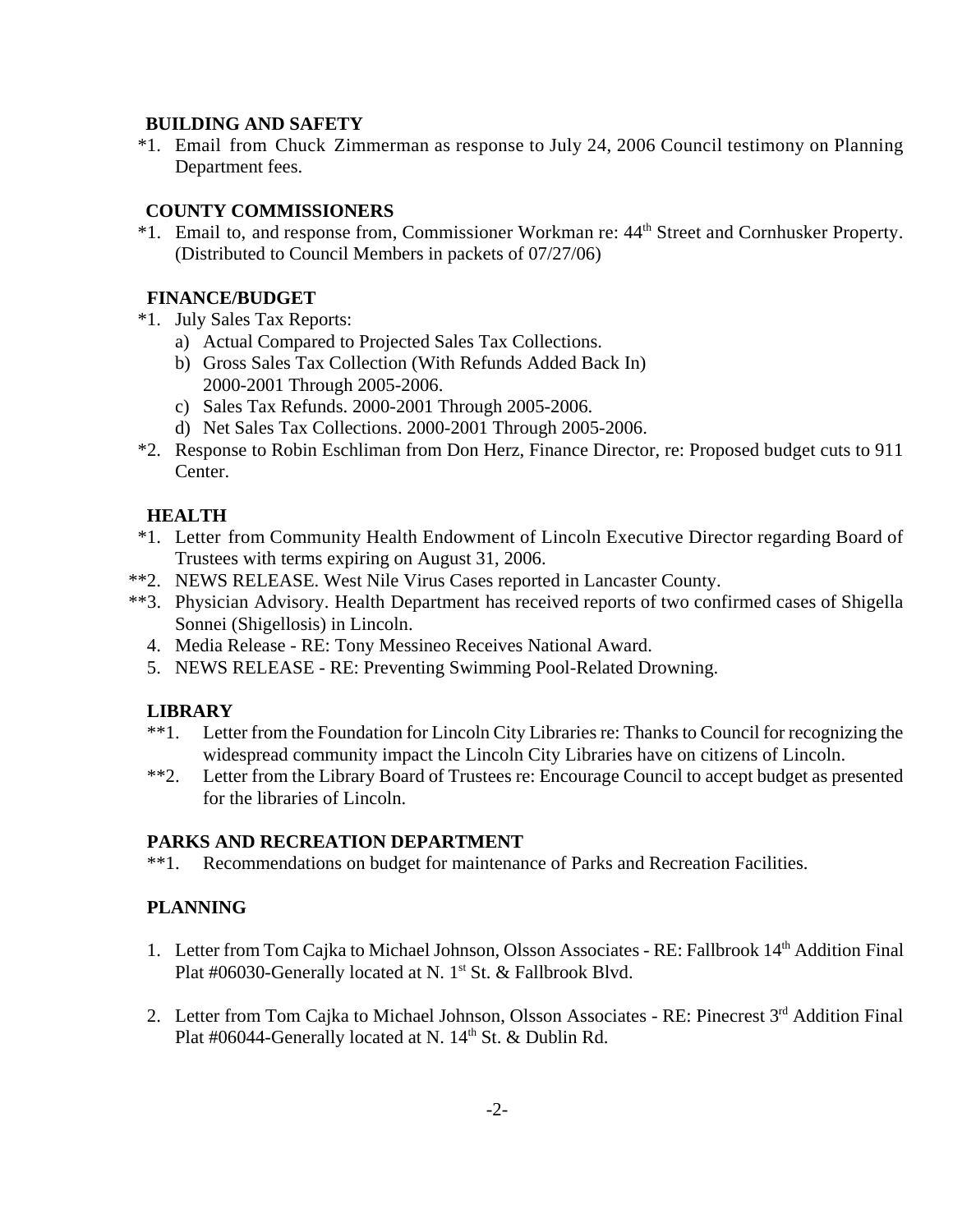- 3. Letter from Christy Eichorn to Marcia Kinning, ESP RE: Foreman Ridge 4<sup>th</sup> Addition, Final Plat #06036-Generally located at S.W. 13<sup>th</sup> St. & W. Foreman Drive.
- 4. Letter from Jean Walker to Tracy Lines,  $40^{th}$  & A Neighborhood Association RE: Change of Zone #06040 - Downzone (40<sup>th</sup> to 48<sup>th</sup> Streets, Randolph to "A" Streets)

## **PLANNING COMMISSION**

- \*\*1. Memorandum from Marvin Krout, Planning Director, re: Proposed Planner I Budget cut.
- \*\*2. Amendment to the proposed FY 2006 2012 Capital Improvements Program.

#### **PLANNING COMMISSION ACTION**

#### **\*Change of Zone:**

1) Change of Zone No. 06021.

#### **\*Permits:**

- 1) Special Permit No. 04020A.
- 2) County Special Permit No. 05058.

## **\*Requests for Deferral:**

- 1) Change of Zone No. 06042.
- 2) Change of Zone No. 06043.

#### **\*Public Hearing and Action, Miscellaneous:**

- 1) Street & Alley Vacation No. 06004.
- 2) Street & Alley Vacation No. 06005.

#### **\*Other Items:**

1) Change of Zone No. 06040.

## **\*Pending List:**

- 1) Change of Zone No. 3321.
- 2) Comprehensive Plan Amendment No. 03009.
- 3) Street & Alley Vacation No. 04013.
- 4) Change of Zone no. 06040.
- 5) County Preliminary Plat No. 06008.
- 6) County Special Permit No. 06038.
- <sup>\*2</sup>. Change of Zone No. 06040 Downzone. (40<sup>th</sup> to 48<sup>th</sup> Streets, Randolph to "A" Streets)
- \*3. Memo from Marvin Krout regarding fee increases. (Bill No's 113, 06-114, 06-115 and 06R-146)
- \*4. Annexation by Ordinance No.18735 map.
- \*5. Annexation by Ordinance No.18755 map.
- \*6. Annexation by Ordinance No.18737 map.

## **PLANNING COMMISSION FINAL ACTION** .....

- \*1. Special Permit No. 04020A (Limited Landfill S.W. 28th Street and West "O" Street) Resolution No. PC-01006.
- 2. Special Permit #1940A, an amendment to the Cardinal Heights Community Unit Plan (N.W. 56<sup>th</sup>) Street & Partridge Lane) Resolution No. PC-01007.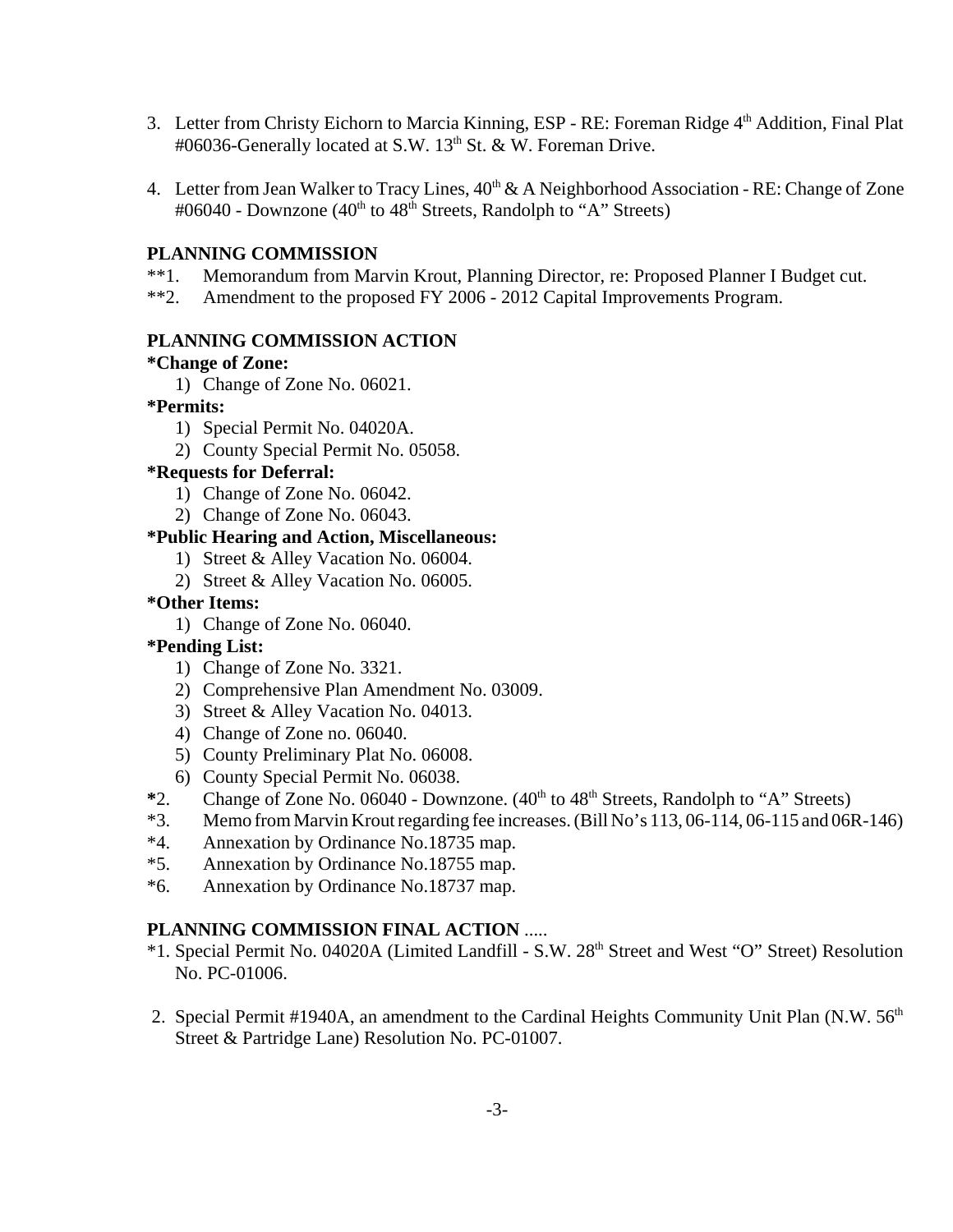- 3. Special Permit #06042 (N. 61<sup>st</sup> Street & Morrill Street) Resolution No. PC-01008.
- 4. Special Permit #06043 ( $2<sup>nd</sup>$  & K Streets) Resolution No. PC-01009.
- 5. Special Permit #06044, Grandale Community Unit Plan (Northeast of S. 40<sup>th</sup> Street & Rokeby Road) Resolution No. PC-01011.
- 6. Waiver #06007 (Sidewalks South Pointe Pavilions S.  $30<sup>th</sup>$  & Zermatt Drive) Resolution No. PC-01010.
- 7. Preliminary Plat #06009 Grandale Addition (Northeast of South  $40<sup>th</sup>$  Street & Rokeby Road) Resolution No. PC-01012.

## **PLANNING COMMISSION ACTION (Received week of August 7, 2006)**

\*\*1. Action by Planning Commission.

## **POLICE**

1. Response Memo from Police Chief Tom Casady to Robin Eschliman - RE: Sex Acts on Centennial Mall.

## **PUBLIC WORKS & UTILITIES**

- \*1. ADVISORY. Water Distribution Main at Fletcher and Highway 34;  $14<sup>th</sup>$  to Northwest  $12<sup>th</sup>$ . Project #803202, 803203, 803204.
- \*\*2. ADVISORY. Storm sewer rehabilitation project  $#701679a$ .  $6<sup>th</sup>$  and "J" Street.
- \*\*3. Map of project # 701679a.
	- 4. Memo from Margaret Remmenga RE: Solid Waste Revenue Bonds.
	- 5. ADVISORY RE: Storm Sewer Bond Issue Project to Start Project #702194.
	- 6. ADVISORY RE: Curb Ramp and Sidewalk Repair Project #702170.
	- 7. ADVISORY RE: Sidewalk Repair Advisory Project #702168.

## **III. CITY CLERK**

- **\***1. Hand out, Single Family Permits, January June 2006, at formal Council meeting on 07/24/06 relating to Items:
	- *11) 06-113 Change of Zone 06023 -*
	- *12) 06-114 Misc. 06005 -*
	- *13) 06-115*
	- *14) 06R-146*
- **\***2. Motion to Amend No. 1. Move to amend Bill No. 06-122.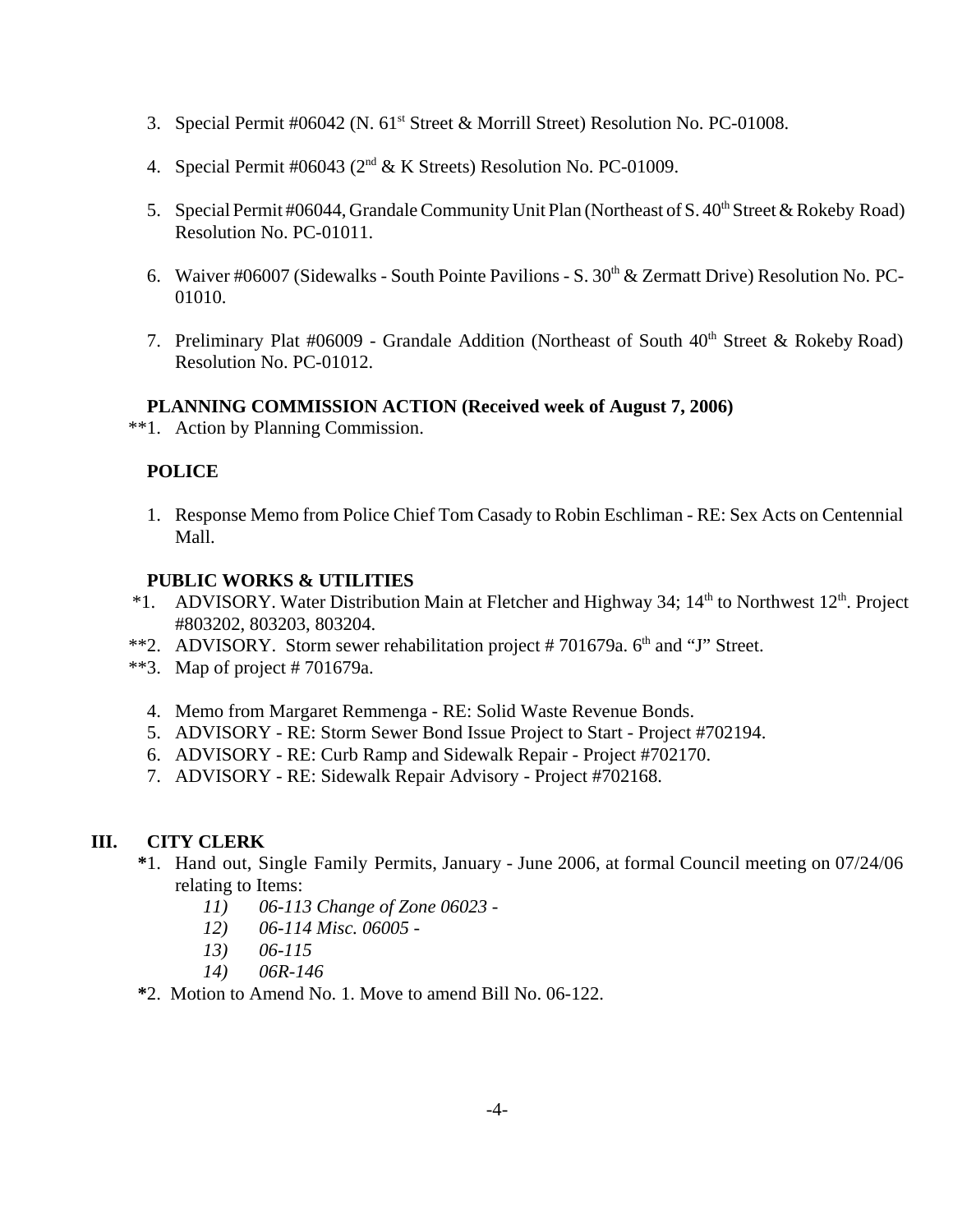## **IV. COUNCIL REQUESTS/CORRESPONDENCE**

## **JON CAMP**

## **Constituent Email/Correspondence Against Proposal to Ban Conceal Carry**

- \*1. Email from Darren and Bonita Kinney**.**
- \*2. Email from Joseph L. Behringer.
- \*3. Email from Roger Tracy.
- \*4. Email from Dean E. Taylor.
- \*5. Email from Neal Bloomquist.
- \*6. Email from Stan Litty.

## **Other Constituent Email/Correspondence to Councilman Camp**

- \*1. Email from Gerhardt L. Jacobs supporting vote on concealed carry.
- \*2. Email, and response to Susan Larson Rodenburg re: bike lanes and traffic engineer.
- \*3. Email from Keith McGill re: Congratulations on upholding state law on conceal carry.
- \*4. Email from Daniel Walz re: Thanks for defeating conceal carry ban.
- \*5. Email from Tom Spann re: Thanks for leadership on LB 454, conceal carry.
- \*6. Email from Andrew Lighthall re: Thanks for not banning RTC in Lincoln.
- \*7. Email from, and response to, Tom McCormick re: Council should provide public hearing on conceal carry.
- \*8. Email from Ellen Dubas re: Against not having public hearing on concealed weapons.
- \*9. Email from Dennis LaPage re: Glad Council stood up for citizens of Lincoln.
- \*10. Email from Ron Moore re: Appreciation for job and killing the concealed carry ban and statements on budget.
- \*11. Email from Janis Strautkalns re: Thank you for actions regarding concealed weapons.
- \*12. Email from Martin Grgurich re: Thank you for voting down concealed weapons ban.
- \*13. Email from Fritz Grothe re: Thank you for upholding state law.
- 14. E-Mail from Angie Andersen RE: Please DO NOT approve the Mayor's Budget!

## **Received Week of August 7, 2006**

- \*\*1. Email from Jim Adams re: Thanks for action on the concealed carry ban.
- \*\*2. Email from Pam James re: Article and information on public transit trends.
- \*\*3. Email from LeRoy Penlerick re: Proposed city gun regulations, understand concerns for safety but realize citizens have rights under the constitution, bill of rights and state law.
- \*\*4. Email from Marilyn Fitch re: Consider taking full \$3 million in cuts instead of placing the burden on the property owner.

## **ROBIN ESCHLIMAN**

- \*1. Memorandum from Chief of Police Tom Casady re: Cuts to Police Budget.
- 2. E-Mail from Buck Kiechel RE: Property taxes.
- 3. E-Mail from Linda Carlson RE: Real Estate Taxes in Lancaster County.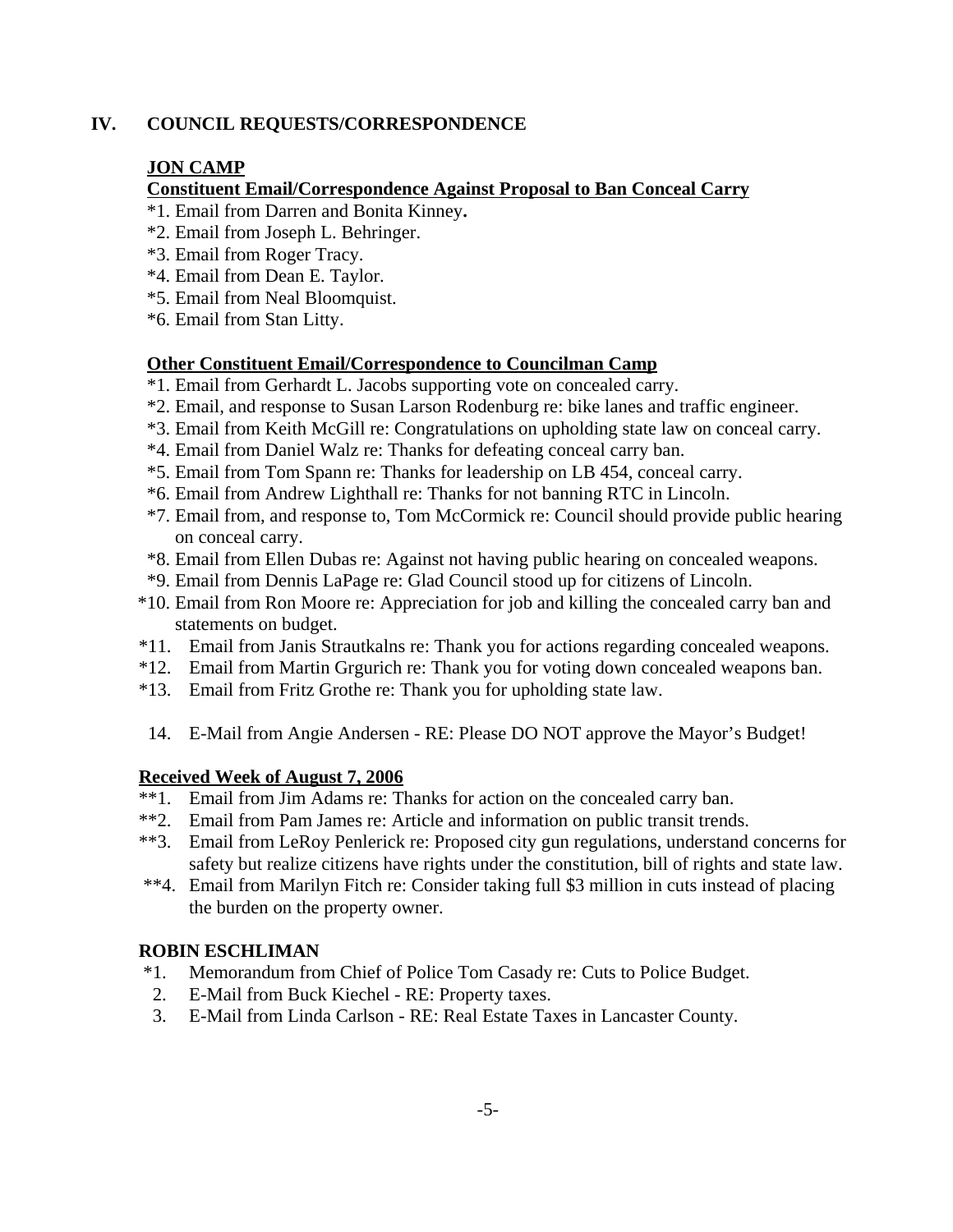## **Received Week of August 7, 2006**

**\*\***1. Email from Roger Yant re: Against tax increase, Mayor and Council need to follow through and make cuts.

## **DAN MARVIN**

\*1. Letter from Mr. Hasselberger re: Against eliminating position at the Bennett Martin Library.

#### **PATTE NEWMAN**

- \*1. Response to RFI #39 Graffiti and Use of Video Tape Equipment from Dana W. Roper, City Attorney.
- 2. Request to Larry Worth, StarTran/Karl Fredrickson, Public Works/Steve Hubka, Budget Officer - RE: City bus drivers (RFI#40 - 8/09/06)
- 3. E-Mail from Bryce RE: "Attaboy" for Parks and Rec. Maintenance.

#### **KEN SVOBODA**

\*1. Email from Scott Voichoskie with comments from Anne Boyle re: Public transit system.

## **V. MISCELLANEOUS**

- \*1. Email from Betty Bates re: Opposed to cuts in Urban Development and Human Rights Commission.
- \*2. Email from Peggi Ammon re: Disappointed with budget cuts not accomplished.
- \*3. Email from Mary A. Kuhlmann re: Opposed to cuts in Urban Development or the Human Rights Commission.
- \*4. Letter from David A. Riley re: Tax cuts in the Lincoln City budget. (Letter distributed to Council members on July 21, 2006)
- \*5. Email from Jason Albers re: Support of downtown bike lanes.
- \*6. Email from Kasey Rigg re: Staffing cuts, tightening belts.
- \*7. Email from Laura Barton re: Animal control needs more employees, not fewer.
- \*8. Email from Terese re: City cannot cut jobs from Animal Control or the City.
- \*9. Email from Paul Haith re: Budget process.
- \*10. Email from LaDonna VanArsdall and Christina Chambers re: Cannot cut jobs and staff from the Animal Control existing staff.
- \*11. Email from Heather Critchfield re: Do not cut funding for Animal Control Officers.
- \*12. Email from Joyce Hasselbalch re: Rethink position on cuts regarding Animal Control.
- \*13. Email from Sian Maxwell re: Budget disappointment.
- \*14. Email from Nancy Johnson re: Disgusted with process on conceal carry.
- \*15. Email from David Schoenmaker re: Reconsider public speaking on conceal carry.
- \*16. Email from Bill Boyd re: Motorsports facility in Lancaster County.
- \*17. Email from Don Kohtz re: Retention of Randy Hoskins.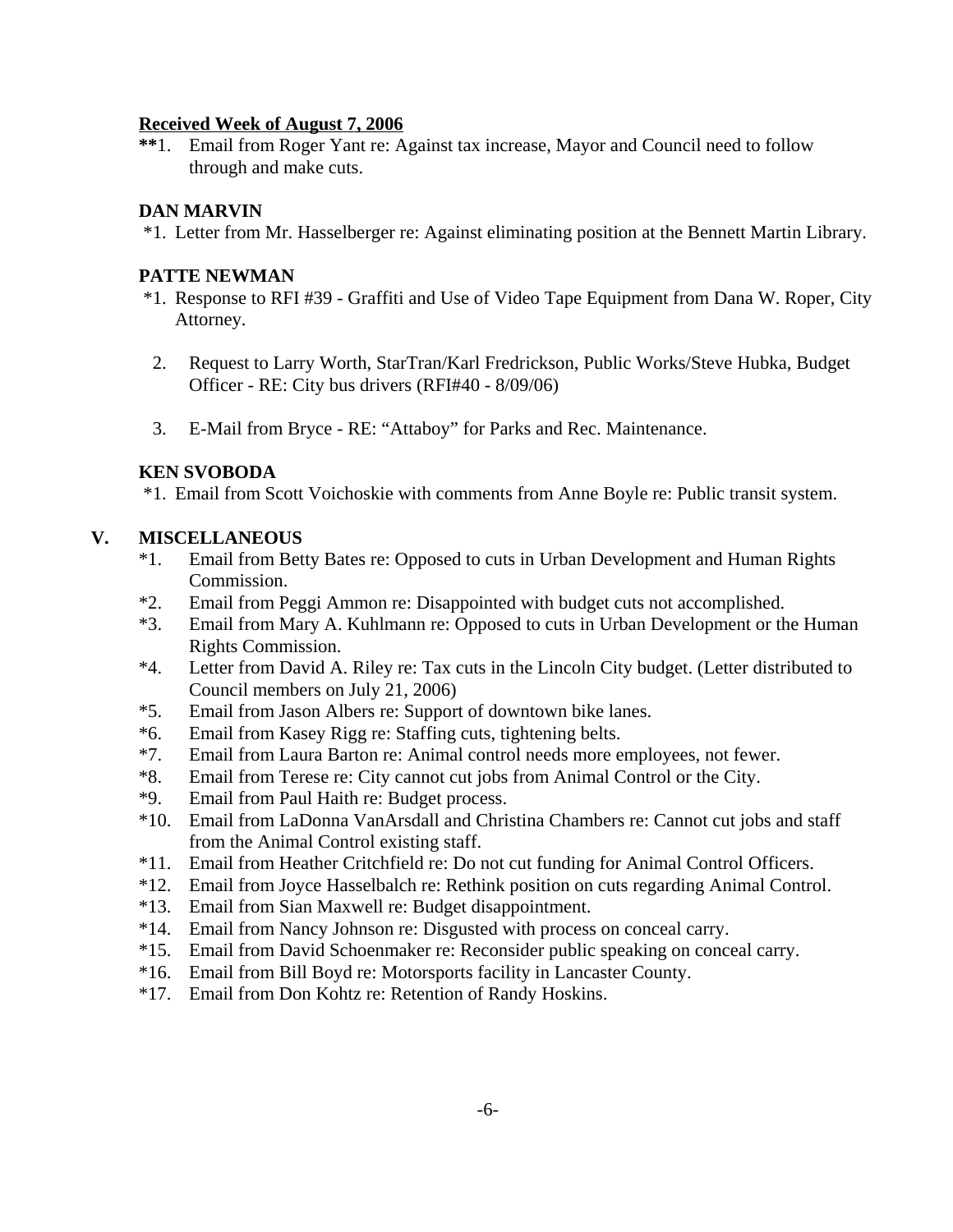- \*18. Email from Stanley Oswald re: Appalled at decision of no public speaking on conceal carry.
- \*19. Email from Darren and Bonita Kinney, re: Opposed to conceal carry ban.
- \*20. Email from Larry Mitchell re: Opposed to conceal carry ban.
- \*21. Email from Steve Shoff re: Opposed to conceal carry ban.
- \*22. Email from Ed Utterback re: Opposed to conceal carry ban.
- \*23. Email from Jim Shook re: Opposed to conceal carry ban.
- \*24. Email from Adams re: Opposed to conceal carry ban.
- \*25. Email from Gould re: Opposed to conceal carry ban.
- \*26. Email from Alan Britton re: Opposed to conceal carry ban.
- \*27. Email from Bergerac re: Opposed to conceal carry ban.
- \*28. Email from William and Louise Stone re: Opposed to conceal carry ban.
- \*29. Email from William T. Brockley re: Opposed to conceal carry ban.
- \*30. Email from John Rohan re: Opposed to conceal carry ban.
- \*31. Email from Rick Kunze re: Opposed to conceal carry ban.
- \*32. Email from David A. Crandall re: Opposed to conceal carry ban.
- \*33. Email from Neil Bickley re: Opposed to conceal carry ban.
- \*34. Email from Jerry B. Hutchison re: Opposed to conceal carry ban.
- \*35. Letter from Richard Meyer. (Letter delivered to Council in packet on 07/27/06) re: Opposed to conceal carry ban.
- \*36. Email from R. Scott Sandquist re: Thanks for leadership on conceal carry.
- \*37. Email from David Oenbring re: True leadership on conceal carry.
- \*38. Three (3) phone messages received from Mike McConnell, Don Patton, and Phil Cox.
- \*39. Email from Sharon Eilers re: Not happy with conceal gun approval.
- \*40. Email from Larry Sims re: Bicycles downtown should be required to pay fee.
- \*41. Letter from John Bussey, Capital Rentals, re: South Central Lincoln neighborhood and police budget cuts. (Letter distributed to Council Members in packet of 07/27/06)
- \*42. Message from Gary N. Powell re: Compliment on handling the conceal carry issue.
- \*43. Email from Marva Wasser re: Response to concealed weapons action.
- \*44. Email from William R. Stone, Jr. re: Budget and tax request, and testimony.
- \*45. Email from Paul Hughes re: No problems with concealed carry permits.
- \*46. Email from Tom Hardesty re: Tax cuts suggestions and 'great job' on concealed carry issue.
- \*47. Email from David Hansen re: Thank you on concealed carry vote.
- \*48. Email from Mary Lemon re: Find cuts in budget so 2006 taxes will not increase dramatically.
- \*49. Letter received from Lela Shanks re: Disappointed with vote on concealed weapons.
- \*50. Letter received from Anne Vidaver re: Does not support Nebraska law allowing carrying of concealed weapons.

## **Miscellaneous Received Week of August 7, 2006**

\*\*1. Email from Patrick J. Henry re: Concealed carry best left to the State through the Legislature.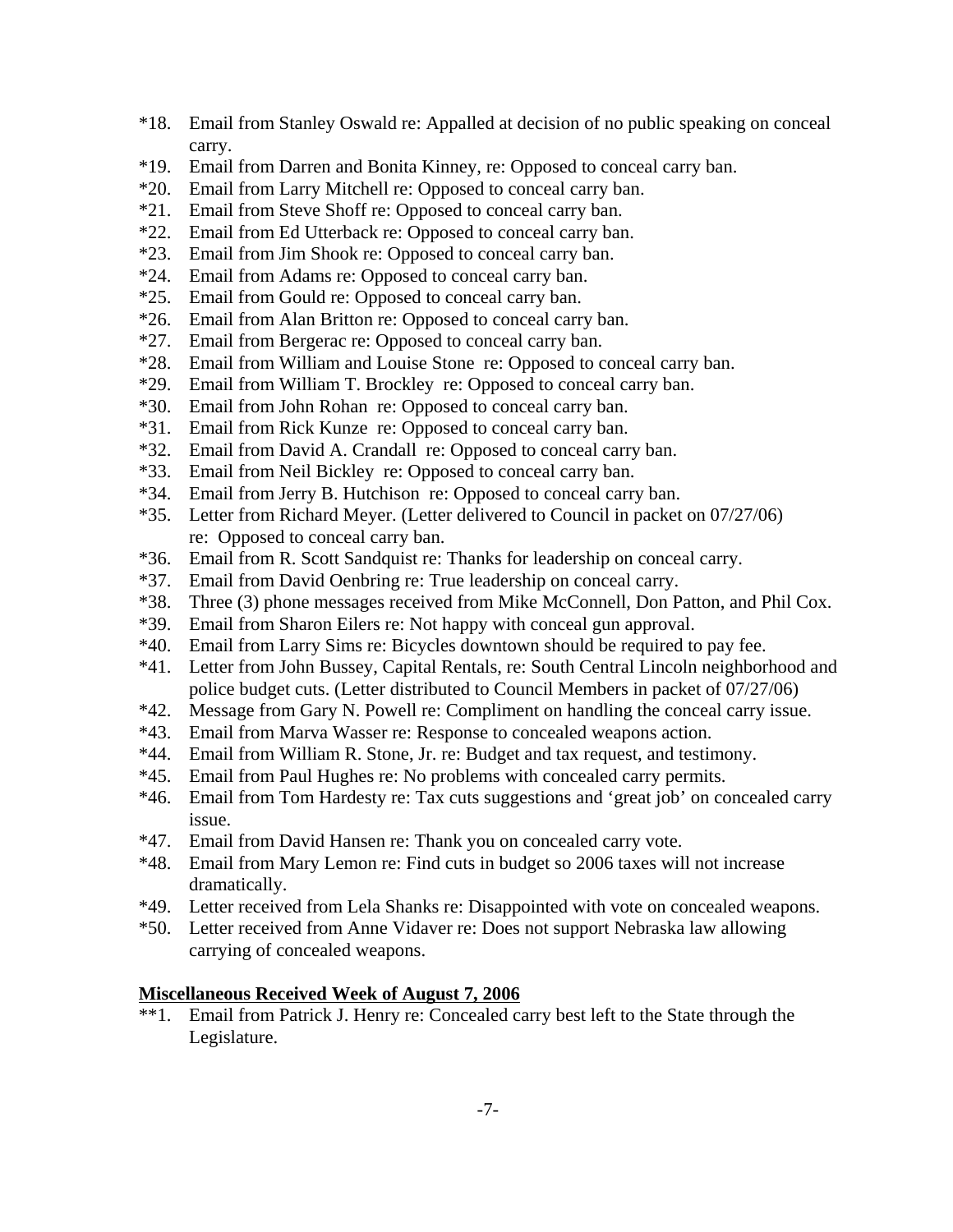- \*\*2. Email through InterLinc, from Paul Janssen, re: Ban of concealed weapons in Lincoln city limits. People of Nebraska have spoken.
- \*\*3. Email from Ron Jonas, through InterLinc, re: Roundabouts at city street intersections.
- \*\*4. Email from David Fletcher re: Do not support the Mayor's proposal to ban concealed weapons.
- \*\*5. Email from Troy Kochner re: In favor of right to carry concealed weapons.
- \*\*6. Email from Jean Sanders re: Cook and Marvin-Thank you on vote on concealed weapons. Rest of Council-Shame on the handling of concealed weapons issue.
- \*\*7. Email from Jan Pitsch re: Re-examining ambulances to see if they meet original specs.
- \*\*8. Email from Phil Harris re: Stop the ban requested by the Mayor and Police Chief on concealed weapons.
- \*\*9. Email from Virginia Baldwin re: Alarming to cancel weapons ban hearing.
- \*\*10. Email from Bill and Juanita Dawes re: Stop tax increases.
- \*\*11. Email from Carol Johnson re: Do not raise our property taxes again.
- \*\*12. Email from Dennis and Lu Wilson re: Protesting increase in Lincoln's property taxes.
- \*\*13. Email from Pete Beau re: Lower the mill levy. Make necessary cuts in the budget.
- \*\*14. Email from Ross Teske re: Need to cut taxes for property, not raise taxes.
- \*\*15. Email from William and Louise Stone re: Thank you for voting to drop discussion on concealed weapons from the calendar.
- \*\*16. Email from Sitaram Jaswal re: Lincoln Human Rights Commission Budget. Disappointed with elimination of office manager at LHRC.
- \*\*17. Email from Ron and Becky Herms re: Be cautious about property tax increase and concentrate on funding areas to enhance revenue generation.
- \*\*18. Email from Stacey Lima re: Cannot grasp sane reasoning for allowing people to carry concealed weapons.
- \*\*19. Email from Dan Haase re: Let the public be heard on conceal carry issue to comply with law and community choice.
- \*\*20. Email from James Nyman re: Concealed handguns have no legitimate place in a well governed urban area.
- \*\*21. Email from Klanghut re: Give back to the public. School bond funding from the bond which raised taxes is above the budget for the next year.
- \*\*22. Email from R. Weigel re: Cut budgets until sales taxes increase, property taxes are not the answer.
- \*\*23. Email from Fred Wegelin re: Thanks for voting to withdraw the Mayor's proposal to ban concealed handguns within Lincoln's city limits.
- \*\*24. Email from Dorothy Mapes re: Fire Department misuse of vehicles.
- \*\*25. Email from Pamela Schmidt re: Do not take advantage of recent revaluations in order to increase taxes.
- \*\*26. Email from Carol Witforth re: Shortsighted action when denying money to properly take care of animals in our community.
- \*\*27. Email of Sandra Lab re: Find a way to cut the budget without jeopardizing Animal Control.
- \*\*28. Email of David Holler re: Nebraska 2<sup>nd</sup> amendment rights.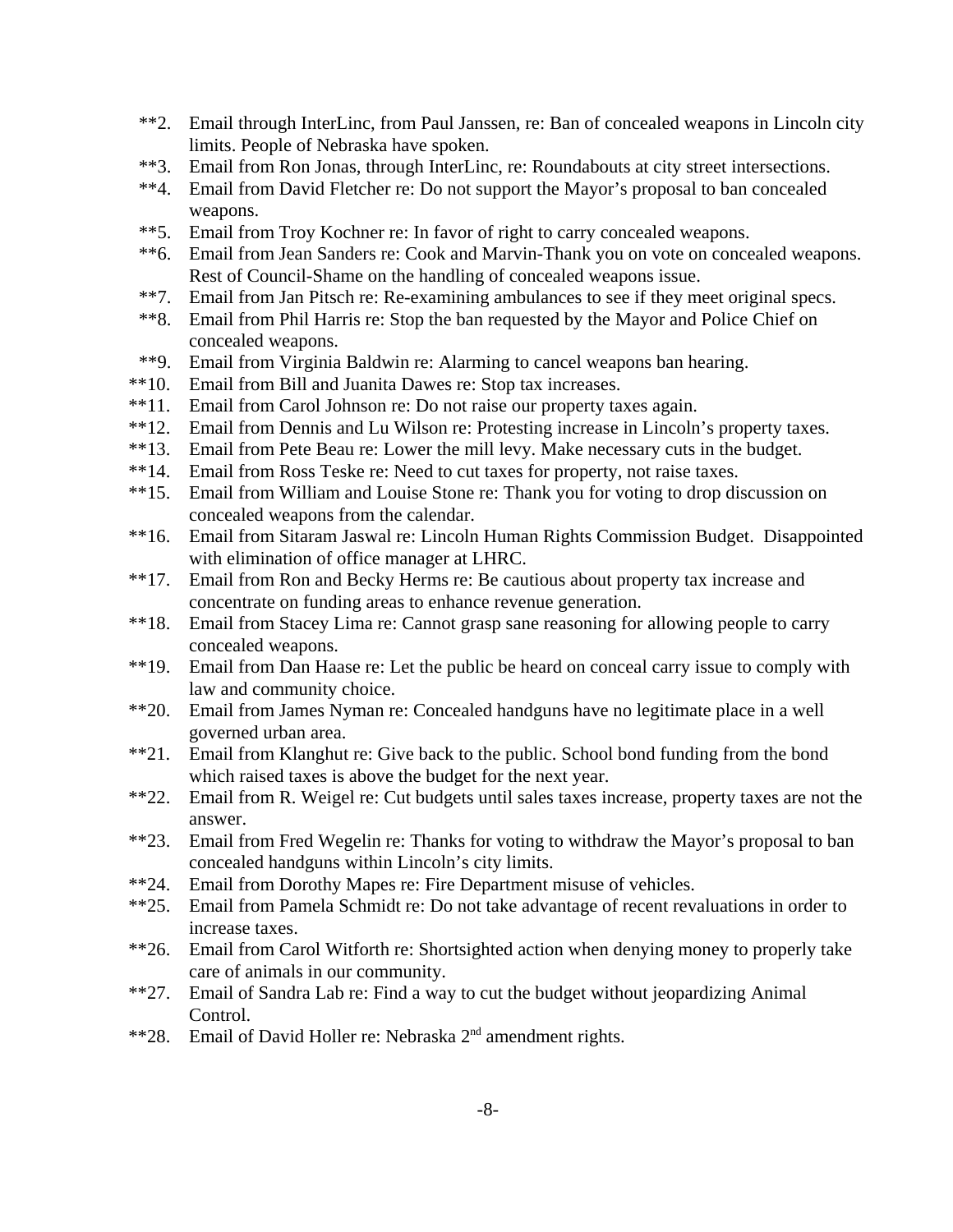- \*\*29. Email from Boyce re: Limit budget increase to inflation instead of taking advantage of increase in valuations.
- \*\*30. Email re: Property tax increase protested. Find ways to save money.
- \*\*31. Email from Cathy Beecham re: Please do not cut Urban Development positions.
- \*\*32. Email from Wendy Francis re: Human Right Commission cuts information.
- \*\*33. Email from Cathy Beecham re: Do not cut two positions from Urban Development Department.
- \*\*34. Email from Jeanine Jewell re: Do not eliminate two positions from the Urban Development Department.
- \*\*35. Email from David W. Scheffler re: Do not eliminate two positions from the Urban Development Department.
- \*\*36. Email from Yvonne Norton Leung re: Do not cut positions from the Urban Development Department.
- \*\*37. Email from Ruben Spretz re: Do not eliminate two positions from the Urban Development Department.
- \*\*38. Email from Andy Beecham re: Do not eliminate two positions from the Urban Development Department.
- \*\*39. Email from Blake and Laura Edwards re: Do not cut positions from the Urban Development Department.
- \*\*40. Email from Melissa Landis re: Do not eliminate to positions from the Urban Development Department.
- \*\*41. Email from Mary Ann and Phil Bede re: Do not cut positions from the Urban Development Department.
- \*\*42. Email from Keith Dubas re: Do not eliminate two positions from the Urban Development Department.
- \*\*43. Email from Michael B. Edwards re: Do not eliminate two positions from the Urban Development Department.
- \*\*44. Email from Robert and Phyllis Narveson re: Do not eliminate two positions from the Urban Development Department.
- \*\*45. Email from Michelle Weiand re: Do not eliminate two positions from the Urban Development Department.
- \*\*46. Email from Judy Gibson re: Fi d ways to support, maintain, and expand our really good library system.
- \*\*47. Email from Starlene Hubbard re: Do not eliminate two positions from the Urban Development Department.
- \*\*48. Email from Shawn Ryba re: Do not eliminate two positions from the Urban Development Department.
- \*\*49. Email from Paul Rowe re: Budget. Time to cut spending, do not spend just because property values have increased unreasonably.
- \*\*50. Email from Virginia McCormick re: Do not eliminate two positions from the Urban Development Department.
- \*\*51. Email from Sue Wilson re: Do not eliminate two positions from Urban Development.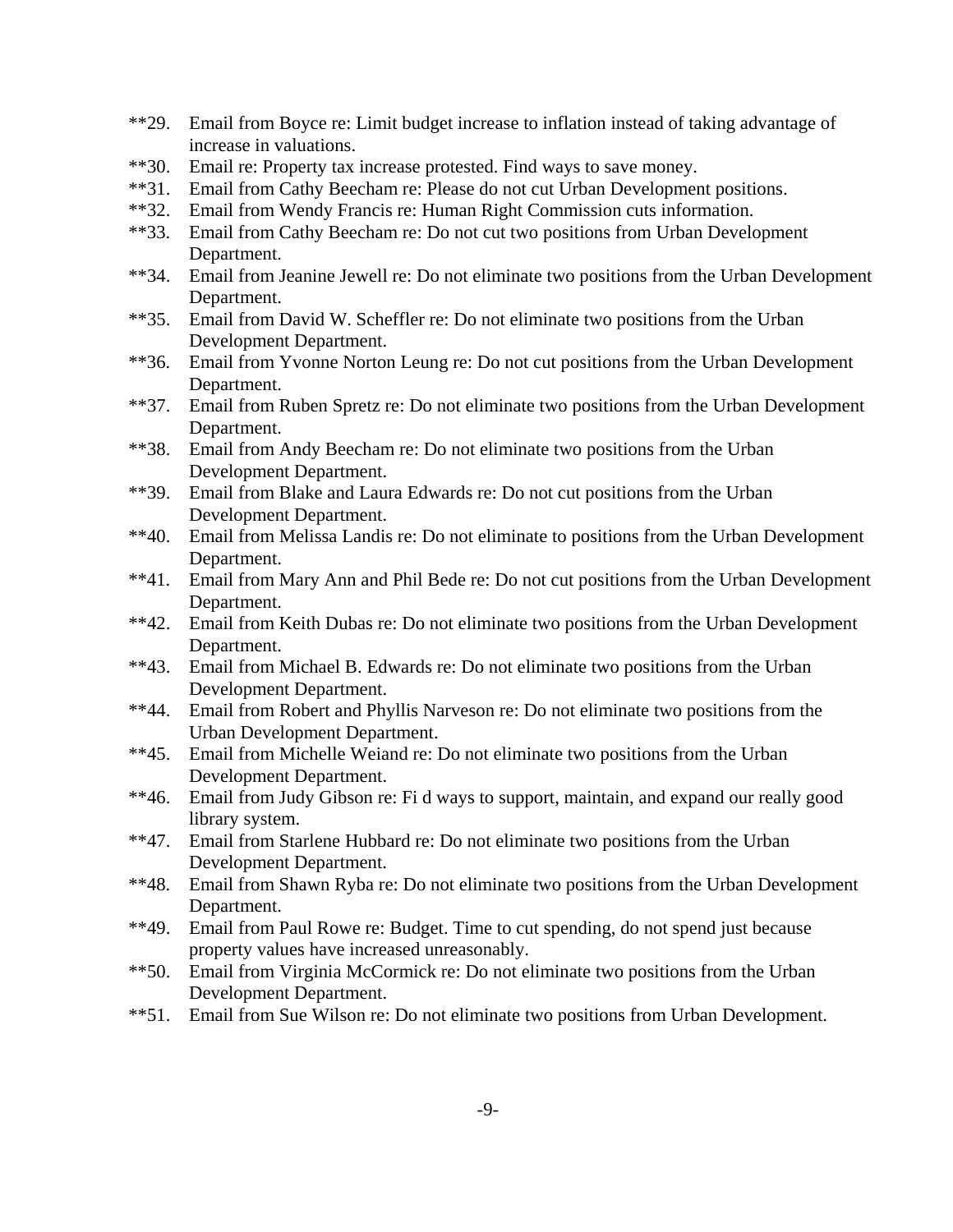- \*\*52. Email from Mona McKenzie re: Do not eliminate two positions from the Urban Development Department.
- \*\*53. Email from Jeffrey P. Baker re: Opposition to ban on concealed weapons.
- \*\*54. Email from Sarah Bauman re: Do not eliminate two positions from the Urban Development Department.
- \*\*55. Email from Janee Gagner-Wilcox re: Do not eliminate two positions from the Urban Development Department.
- \*\*56. Email from Carol Greenwald re: Do not eliminate two positions from the Urban Development Department.
- \*\*57. Email from Jennifer L. Meier-Bassen re: Do not eliminate two positions from the Urban Development Department.
- \*\*58. Email from Olivia Thoene re: Do not eliminate two positions from the Urban Development Department.
- \*\*59. Email from R. David Wilcox re: Do not eliminate two positions from the Urban Development Department.
- \*\*60. Email from Judy A. Miller-Weiand re: Do not eliminate two positions from the Urban Development Department.
- \*\*61. Email from Evy Olson re: Do not eliminate two positions from the Urban Development Department.
- \*\*62. Email from Bob and Sue Semerena re: Refrain from passing any local ordinances until after hearings held and regulations have been adopted.
- \*\*63. Email from Dwayne Wilson re: Consideration of bicycle lanes in Lincoln, and specifically residential areas.
- \*\*64. Email from Susan larson re: Do not eliminate two positions from the Urban Development Department.
- \*\*65. Email from Christy Aggens re: Do not eliminate two positions from the Urban Development Department.
- \*\*66. Email from Amy Gagner re: Do not eliminate two positions from the Urban Development Department.
- \*\*67. Email from Wilbur Dasenbrock re: Council action in area of concealed weapons needs additional attention.
- \*\*68. Email from Bonnie A. Schwartz re: Do not eliminate two positions from the Urban Development Department.
- \*\*69. Email from David Fikar re: Support Lincoln Commission on Human Rights.
- \*\*70. Email from Anne Hobbs re: Cannot substitute what Lincoln Commission on Human Rights accomplishes for the City of Lincoln.
- \*\*71. Email from Jodi Delozier re: City budget for 1006-2007.
- \*\*72. Email from Travis Wingate re: Suggestion for synthetic turf in medians of Lincoln.
- \*\*73. Email from Ryan Wilcox re: Do not eliminate two positions from the Urban Development Department.
- \*\*74. Fax received from Roger Carmichael re: Keep Mr. Hoskins on the traffic team.
- \*\*75. Letter received from the Lincoln City Employees Association re: City employees established benefit package.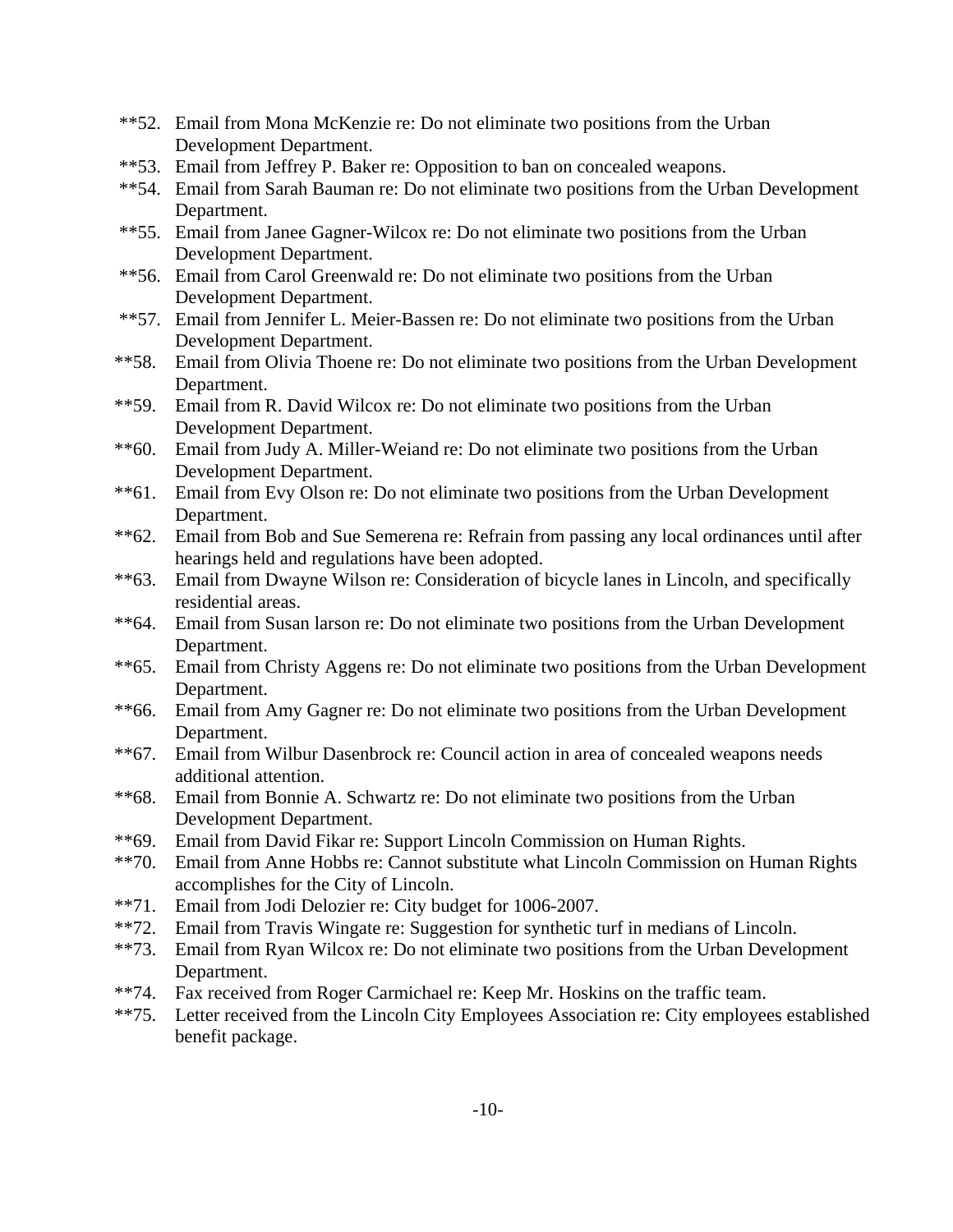- \*\*76. Email from Jeanne Kern re: Remove the Southwest Sewage Plant Site Option Purchase from the 2006 - 2012 Capita`l Improvement Program budget.
- \*\*77. Email from M. J. Callahan re: Do not eliminate two positions from the Urban Development Department.
- \*\*78. Letter received from the Center for People in Need re: Stunned by action to remove from consideration a proposal to provide for a ban on concealed weapons. (Distributed to Council Members in packet of 08/03/06)
- \*\*79. Letter from Reverend Karla Cooper re: Reasons listing importance of the Lincoln Commission on Human Rights to the Lincoln community.
- \*\*80. Email from John Heineman re: Do not eliminate two positions from the Urban Development Department.

#### **Adamantly disagree with the Lincoln City Council looking to cut jobs and staff from the Animal Control existing staff.**

Emails received from:

- \*\*81. Shirley Ostendorf.
- \*\*82. Angie Edgren.
- \*\*83. Angie Wassenberg.
- \*\*84. Joyce Porter.
- \*\*85. Trisha Anderson.
- \*\*86. Ericka Barry.
- \*\*87. Shawn Barry.
- \*\*88. Ben Tetschner.
- \*\*89. Gene Creamer.
- \*\*90. Michael Barry.
- \*\*91. David Bristol.
- \*\*92. Meridee Bickford.
- \*\*93. Patti Witters.
- \*\*94. Joyce Porter.
- \*\*95. Email from Melvin Jenkins re: Funding for, and importance of, the Lincoln Human Rights Commission maintain full staff.
- \*\*96. Email from Mary Arth re: Budget unacceptable and will ruin our beautiful Lincoln parks.
- \*\*97. Email from Lori Jacoby re: Concerned with proposed cut of two Animal Control employees and weekend services.
- \*\*98. Letter received from Lowell Vestal re: Suggestions to cut the Mayor's budget request. (Letter distributed to Council members in packets of 08/03/06)
- \*\*99. Letter received from Steve Erwin, U. S. Bank, re: Limit City budget increase needed to keep up with inflation. (Letter distributed to Council members in packets of 08/03/06)
- \*\*100. Email from Kathryn Gabig re: Sewage treatment plant.
- \*\*101. Letter from Louise W. Lorenz, Regional Executive Council on Civil Rights, re: Opposition to elimination of local civil rights commissions.
- \*\*102. Lincoln Electric System Statement re: Additional suggestions to lower energy bills.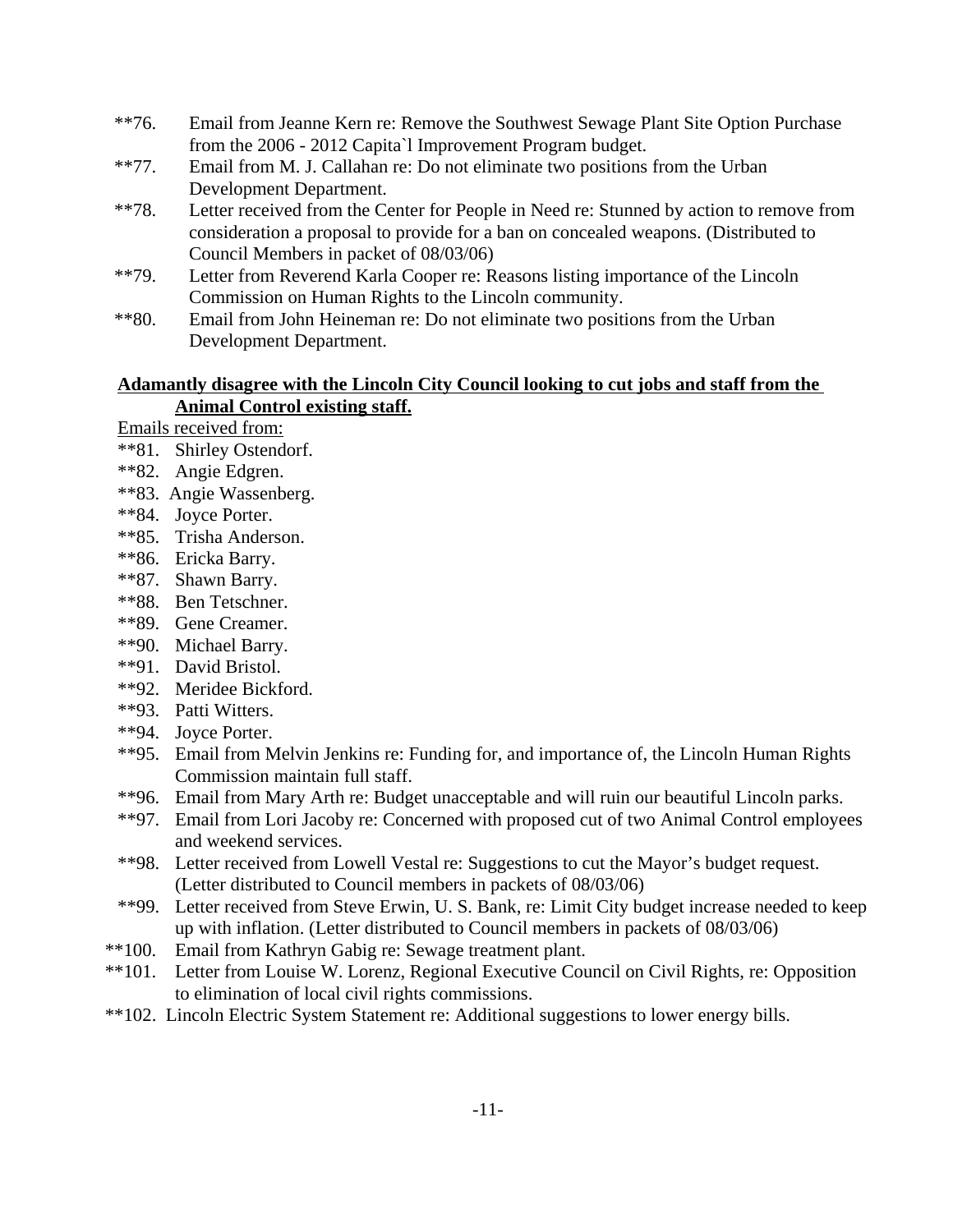- \*\*103. Letter from Tim R. Knott re: Look at economics of a third sewage treatment plant to serve Southwest Lincoln and Lancaster County.
	- 104. E-Mail from Alan Dorland RE: Concealed Carry.
	- 105. E-Mail from R. Scott Sandquist RE: Property taxes & city budget.
	- 106. E-Mail from Al Abbott RE: City Council action.
	- 107. E-Mail from Eleanor Carroll RE: Very disappointed with the Council budget cuts.
	- 108. Letter from Dennis P. Crawford, Attorney, Crawford Law Offices, P.C., L.L.O. RE: Notice of Claim pursuant Nebraska Political Subdivisions Tort Claims Act - Steve Tarr v. City of Lincoln, Nebraska - Date of Accident: August 15, 2005.
	- 109. Letter from Devin RE: Judge awards custody to sex-slave girl with warrant out for her arrest.
	- 110. Letter from Sandra Johnson, President, Woods Park Neighborhood Association RE: Project #31-00246 - Woods Park Land Conversion Plan - Per Section III of the NG&PC Policies and Procedures.
	- 111. E-Mail from Wilbur Dasenbrock RE: Traffic Engineer.

## **VI. ADJOURNMENT**

## **\*HELD OVER FROM JULY 31, 2006. \*\*HELD OVER FROM AUGUST 7, 2006.**

da081406/mm/tjg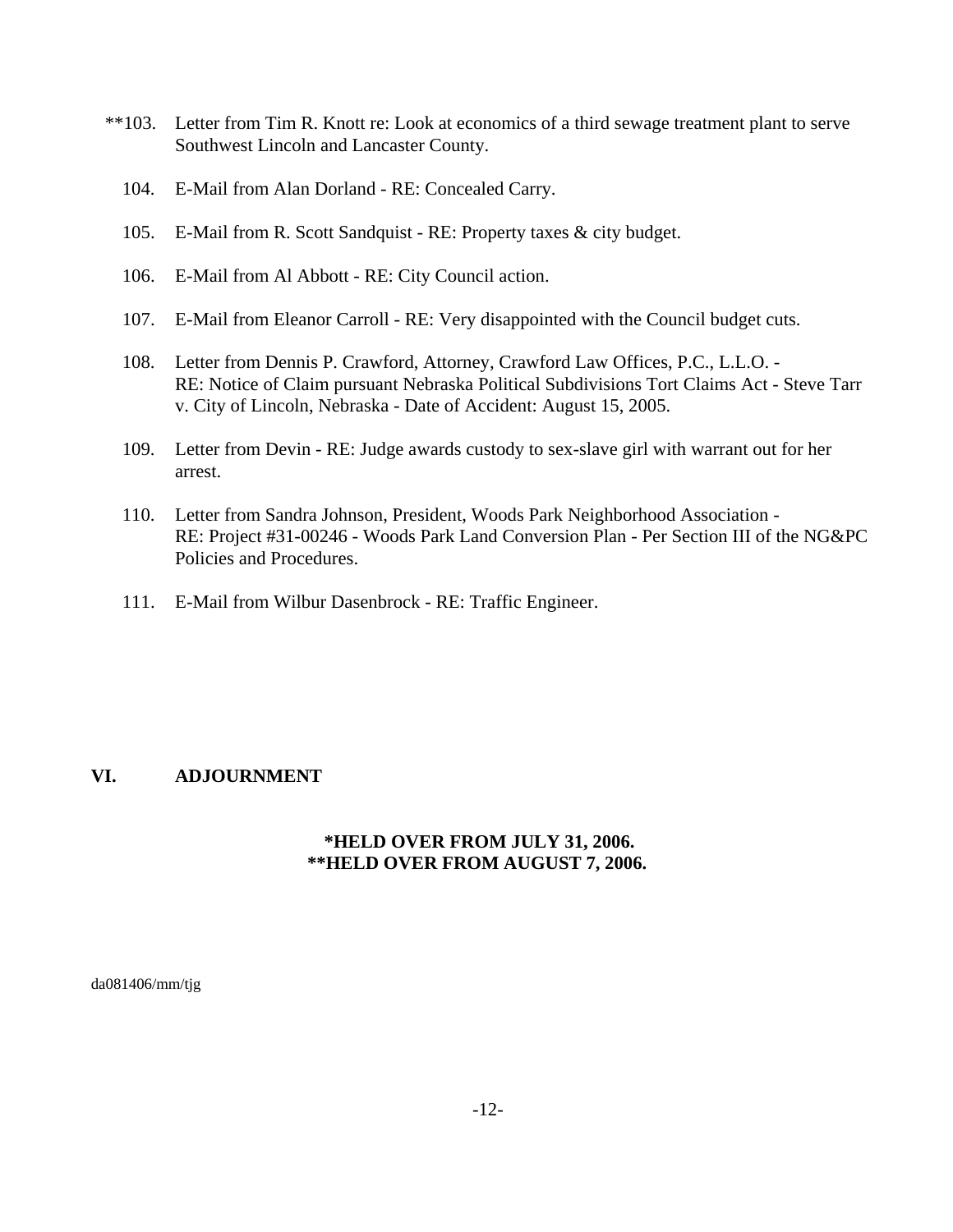## **DIRECTORS' MEETING MINUTES MONDAY, AUGUST 14, 2006 11:00 A.M. COUNTY/CITY BUILDING CONFERENCE ROOM 113**

**Council Members Present:** Patte Newman, Chair**;** Dan Marvin, Vice-Chair; Ken Svoboda, Jonathan Cook, Robin Eschliman, Jon Camp, Annette McRoy.

**Others Present:** Mayor Coleen Seng, Mark Bowen, Ann Harrell, Rick Hoppe, Lin Quenzer, Mayor's Office; City Clerk Joan Ross; Dana Roper, City Attorney; Directors and Department Heads; Tammy Grammer, City Council Staff; Deena Winter, Lincoln Journal Star Representative; and Coby Mach, LIBA.

Chair Patte Newman announced the 'Open Meetings Act' is posted by the door.

## **I. MAYOR**

Mayor Coleen Seng stated the 'Main Street' café is open now. The 'Ribfest' was this weekend which is about the biggest gathering of folks around.

Mayor Seng called on Directors. Ann Harrell reminded Council on Wednesday evening is the grand opening for part of the Antelope Valley project at 5:30 p.m. Noting, they should of all received an invitation, and we look forward seeing you there. If you have any questions or need more information, please let me know.

Lynn Johnson (Parks & Recreation Director) reported this is the last week of pool operations, 10 out of the 11 pools will close on Sunday. We're going to keep Woods pool open probably through Labor Day, so we have that recreational opportunity available.

Just a FYI, last financial reports that I saw indicated that Highlands, University Place, and Star City Shores are all operating at their revenue as above operating costs this year. It's nice to see the University Place has moved into that status, so that's good news. Mr. Svoboda commented I know you've always kept Woods pool open longer, why not Star City Shores as well. Is it just a personnel time issue? Mr. Johnson responded it is, and in part typically the women's swim team at UNL wants to use Woods pool for long course. So, they pay to keep the pool open essentially and so we just open it up on the weekends now.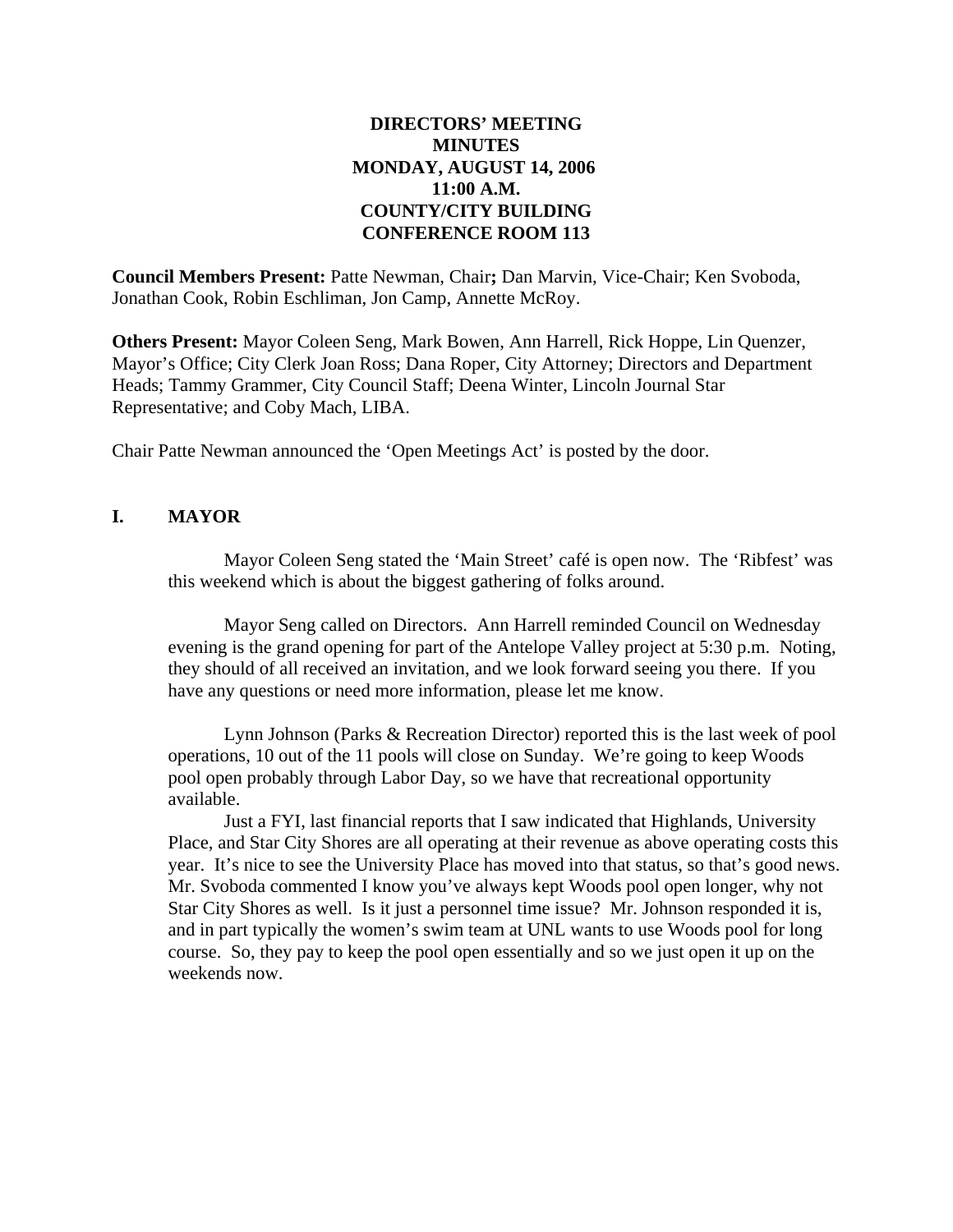Steve Beal (Health Department) reported the Health Department in cooperation with Parks and Public Works has started spraying today. We will be spraying Monday's through Thursday's in the evening, kind of cleaning up the equipment on Friday's. We are going to look at a two week run on that and kind of reassess where we are at that point. We've had positive mosquito pools, we've got three cases of West Nile virus in Lincoln and Lancaster County, it's just a good prevention in public health practice we believe to spray at this time and look at things in a couple of weeks to see where we are at. Ms. Newman asked Mr. Beal if they have a pattern as to where they're starting? Mr. Beal stated he does not have one off the top of his head right now, but we are spraying where some of the positive pools have been identified. Some of that's south Lincoln and north Lincoln, there's no particular area. There's no real significant public health risk, the chemical that we use exposes minimal to no risk, I'll never say that there's absolutely guaranteed none but very-very little. Ms. McRoy mentioned she thought there was a list in Saturday's newspaper on what areas were going to spray. Mr. Beal stated okay, we can email it to Council. Mayor Seng commented I think there's a list in their addendum packet.

Richard Furasek (Interim Fire Chief) reported last night Lincoln Water & Rescue was called to Stagecoach Lake for a pick-up that was run off the bank. Somebody was on a boat and saw a vehicle plunge into about six feet of water, they called us and we sent our Lincoln Water & Rescue Team out. We did a search of the area, couldn't find anybody in the vehicle or around the vehicle. Supposedly, after the investigation was concluded, it was a stolen vehicle that somebody tried to just get rid off.

Karl Fredrickson (Public Works & Utilities Director) handed out a memo in response to Robin's (Eschliman) email that she sent to him regarding the budget transfer ordinance.

We are planning to reestablishing traffic on "O" Street on Wednesday, don't know what time yet. Mr. Svoboda commented somebody was asking because they heard Coby Mach mention last Friday or Thursday night that it was going to possibly open early on Wednesday. Is that project ahead of schedule and if so I'm assuming there will be rewards paid to the contractor. Mr. Fredrickson responded we are essentially two weeks ahead of contract date and so there will be incentives, we had maximum I think \$5,000 a day, up to \$200,000 maximum.

Mr. Svoboda commented somebody also asked me of the same thing about incentives on Highway 2 and I emailed back and said that was a State project that we were just in cooperation with. Did they get that project done ahead of schedule?. Mr. Fredrickson replied yes, they did get that one done ahead of their contract date as well, but I'm not familiar with the incentives on it.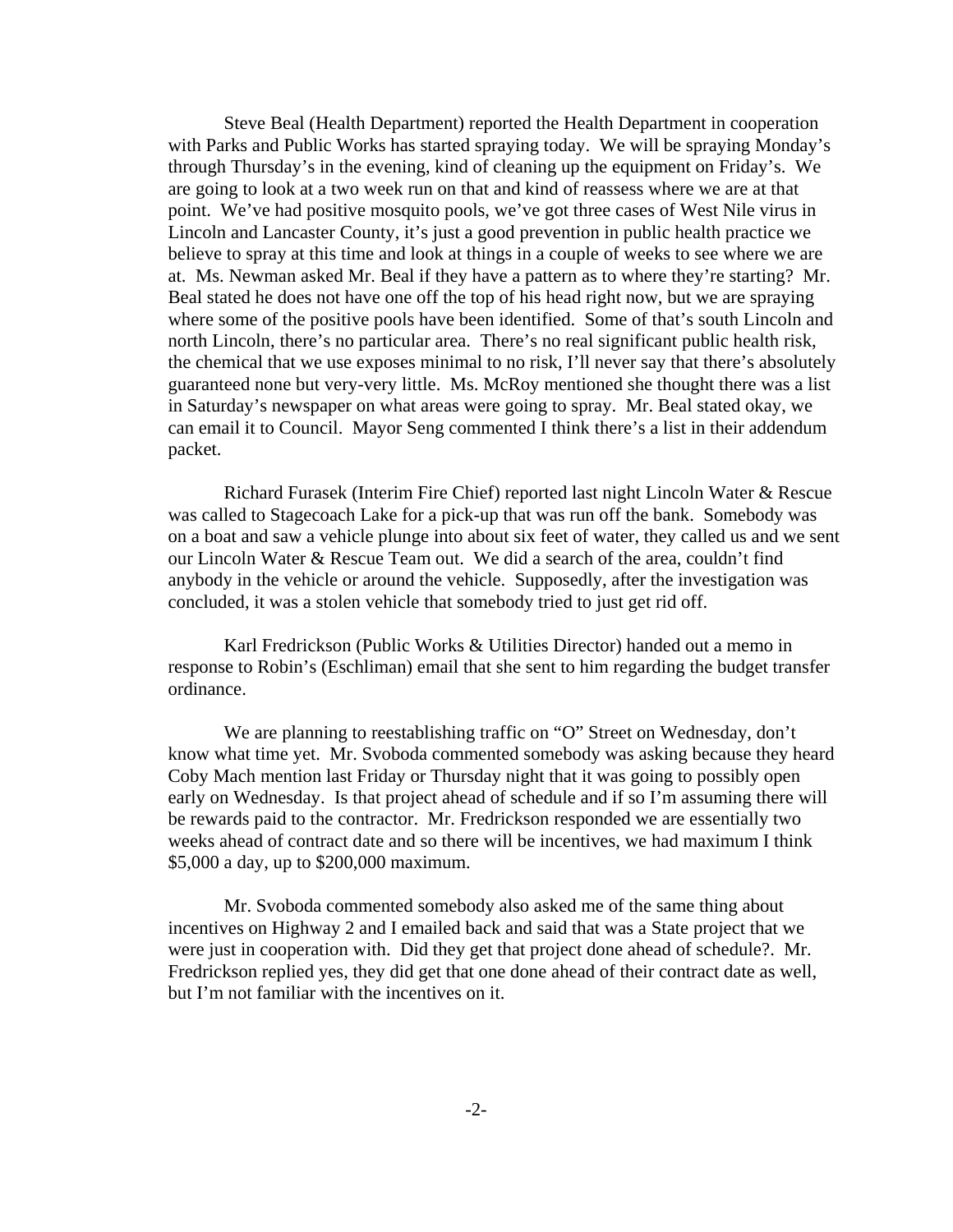- \*1. Letter to Hugh Bullock RE: Update between Public Works Department and the University of Nebraska-Lincoln on drainage ditch near Bullock home. — NO COMMENTS
- \*2. NEWS ADVISORY RE: Mayor Seng and City Council representatives new conference on conceal carry law on 07/26/06 at 2:30 p.m. — NO COMMENTS
- \*3. NEWS RELEASE RE: Council Members and Mayor Collaborate on Proposals Related to Concealed Weapons. — NO COMMENTS
- \*4. Washington Report July 21, 2006. NO COMMENTS

#### **Received Week of August 7, 2006**

- \*\*1. NEWS ADVISORY RE: Mayor Seng to announce new development for Northeast Lincoln on 08/02/06 at 10:30 a.m. at the County-City Building. — NO COMMENTS
- \*\*2. NEWS RELEASE RE: Mayor announces supermarket development for Northeast Lincoln. — NO COMMENTS
- \*\*3. NEWS ADVISORY RE: Mayor Seng's new conference on water conservation scheduled for 08/03/06 at 10:00 a.m. — NO COMMENTS
- \*\*4. NEWS RELEASE RE: Mayor issues outdoor water usage warning. NO **COMMENTS**
- \*\*5. NEWS RELEASE RE: Mayor urges caution in hot weather. NO COMMENTS
- \*\*6. NEWS RELEASE RE: Mayor urges public to support agencies providing heat relief for the homeless. — NO COMMENTS
- \*\*7. Washington Report July 28, 2006. NO COMMENTS
	- 8. NEWS RELEASE RE: City To Continue Voluntary Water Restrictions-Water officials will continue to monitor usage and Platte River flows. — NO COMMENTS
	- 9. NEWS ADVISORY RE: News Conference on 8/09/06 at 3:30 p.m.- Mayor Seng will comment on the City Council's Action on Proposed 2006-2007 City Budget**. —** NO COMMENTS
- 10. NEWS RELEASE RE: Mayor Calls Council Action On Budget Short-Sighted. NO COMMENTS
- 11. Washington Report August 4, 2006. NO COMMENTS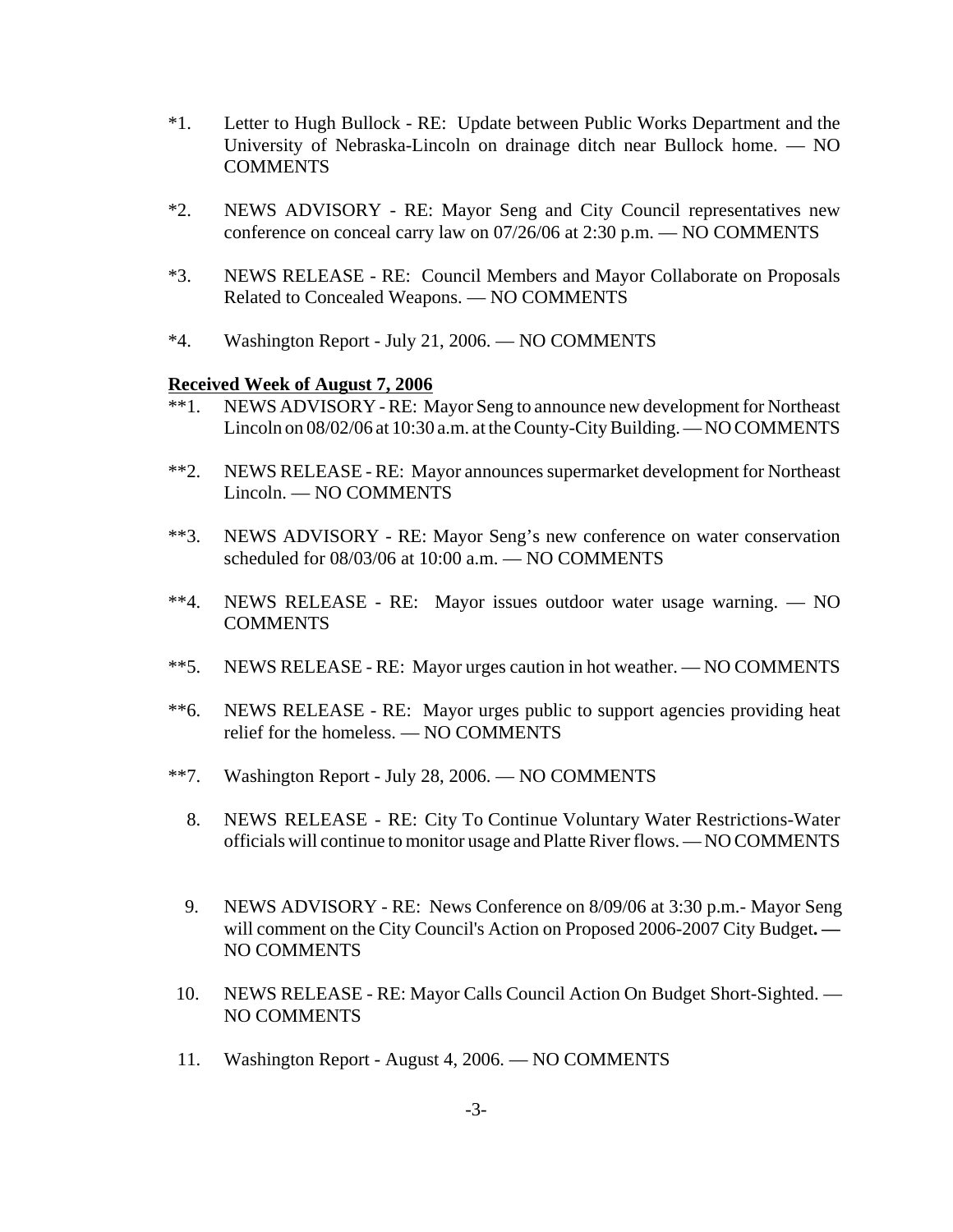## **II. DIRECTORS**

## **CITY ATTORNEY**

\*1. Letter to Joe Karas - RE: Repair of sidewalk abutting property. — NO COMMENTS

## **BUILDING AND SAFETY**

 \*1. Email from Chuck Zimmerman as response to July 24, 2006 Council testimony on Planning Department fees. — NO COMMENTS

## **COUNTY COMMISSIONERS**

 \*1. Email to, and response from, Commissioner Workman -RE: 44th Street and Cornhusker Property. (Distributed to Council Members in packets of 07/27/06). — NO COMMENTS

## **FINANCE/BUDGET**

- \*1. July Sales Tax Reports:
	- a) Actual Compared to Projected Sales Tax Collections. NO COMMENTS
	- b) Gross Sales Tax Collection (With Refunds Added Back In). NO COMMENTS 2000-2001 Through 2005-2006.
	- c) Sales Tax Refunds, 2000-2001 Through 2005-2006. NO COMMENTS
	- d) Net Sales Tax Collections, 2000-2001 Through 2005-2006. NO COMMENTS
- \*2. Response to Robin Eschliman from Don Herz, Finance Director RE: Proposed budget cuts to 911 Center. — NO COMMENTS

## **HEALTH**

- \*1. Letter from Community Health Endowment of Lincoln Executive Director regarding Board of Trustees with terms expiring on August 31, 2006. — NO COMMENTS
- \*\*2. NEWS RELEASE RE: West Nile Virus Cases reported in Lancaster County. Steve Beal from the Health Department mentioned this issue earlier under "I. Mayor". (See that discussion)
- \*\*3. Physician Advisory RE: Health Department has received reports of two confirmed cases of Shigella Sonnei (Shigellosis) in Lincoln. — NO COMMENTS
	- 4. Media Release RE: Tony Messineo Receives National Award. NO COMMENTS
	- 5. NEWS RELEASE RE: Preventing Swimming Pool-Related Drowning. NO COMMENTS

## **LIBRARY**

\*\*1. Letter from the Foundation for Lincoln City Libraries - RE: Thanks to Council for recognizing the widespread community impact the Lincoln City Libraries have on citizens of Lincoln. — NO COMMENTS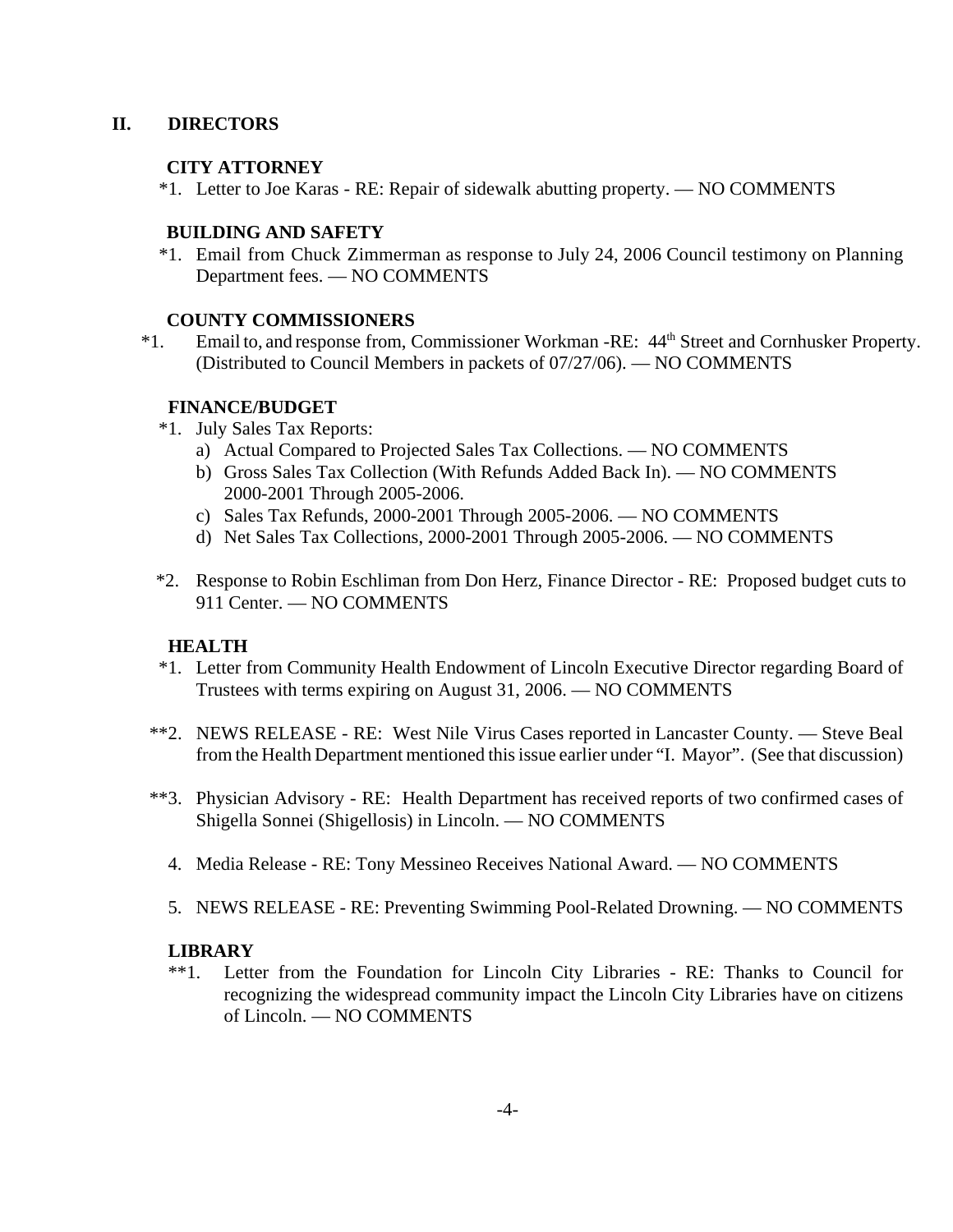\*\*2. Letter from the Library Board of Trustees re: Encourage Council to accept budget as presented for the libraries of Lincoln. — NO COMMENTS

## **PARKS & RECREATION**

\*\*1. Recommendations on budget for maintenance of Parks and Recreation Facilities. — NO COMMENTS

## **PLANNING**

- 1. Letter from Tom Cajka to Michael Johnson, Olsson Associates RE: Fallbrook 14<sup>th</sup> Addition Final Plat #06030-Generally located at N. 1<sup>st</sup> St. & Fallbrook Blvd. — NO COMMENTS
- 2. Letter from Tom Cajka to Michael Johnson, Olsson Associates RE: Pinecrest 3<sup>rd</sup> Addition Final Plat #06044-Generally located at N.  $14<sup>th</sup>$  St. & Dublin Road. — NO COMMENTS
- 3. Letter from Christy Eichorn to Marcia Kinning, ESP RE: Foreman Ridge 4<sup>th</sup> Addition, Final Plat #06036-Generally located at S.W.  $13<sup>th</sup>$  St. & W. Foreman Drive. — NO COMMENTS
- 4. Letter from Jean Walker to Tracy Lines,  $40<sup>th</sup>$  & A Neighborhood Association RE: Change of Zone  $\#06040$  - Downzone (40<sup>th</sup> to 48<sup>th</sup> Streets, Randolph to "A" Streets). — NO COMMENTS

## **PLANNING COMMISSION**

- \*\*1. Memo from Marvin Krout, Planning Director RE: Proposed Planner I Budget cut. NO **COMMENTS**
- \*\*2. Amendment to the proposed FY 2006 2012 Capital Improvements Program. NO **COMMENTS**

## **PLANNING COMMISSION ACTION**

#### **\*Change of Zone:**

1) Change of Zone No. 06021. — NO COMMENTS

#### **\*Permits:**

- 1) Special Permit No. 04020A. NO COMMENTS
- 2) County Special Permit No. 05058. NO COMMENTS

## **\*Requests for Deferral:**

- 1) Change of Zone No. 06042. NO COMMENTS
- 2) Change of Zone No. 06043. NO COMMENTS

#### **\*Public Hearing and Action, Miscellaneous:**

- 1) Street & Alley Vacation No. 06004. NO COMMENTS
- 2) Street & Alley Vacation No. 06005. NO COMMENTS

#### **\*Other Items:**

1) Change of Zone No. 06040. — NO COMMENTS

## **\*Pending List:**

- 1) Change of Zone No. 3321. NO COMMENTS
- 2) Comprehensive Plan Amendment No. 03009. NO COMMENTS
- 3) Street & Alley Vacation No. 04013. NO COMMENTS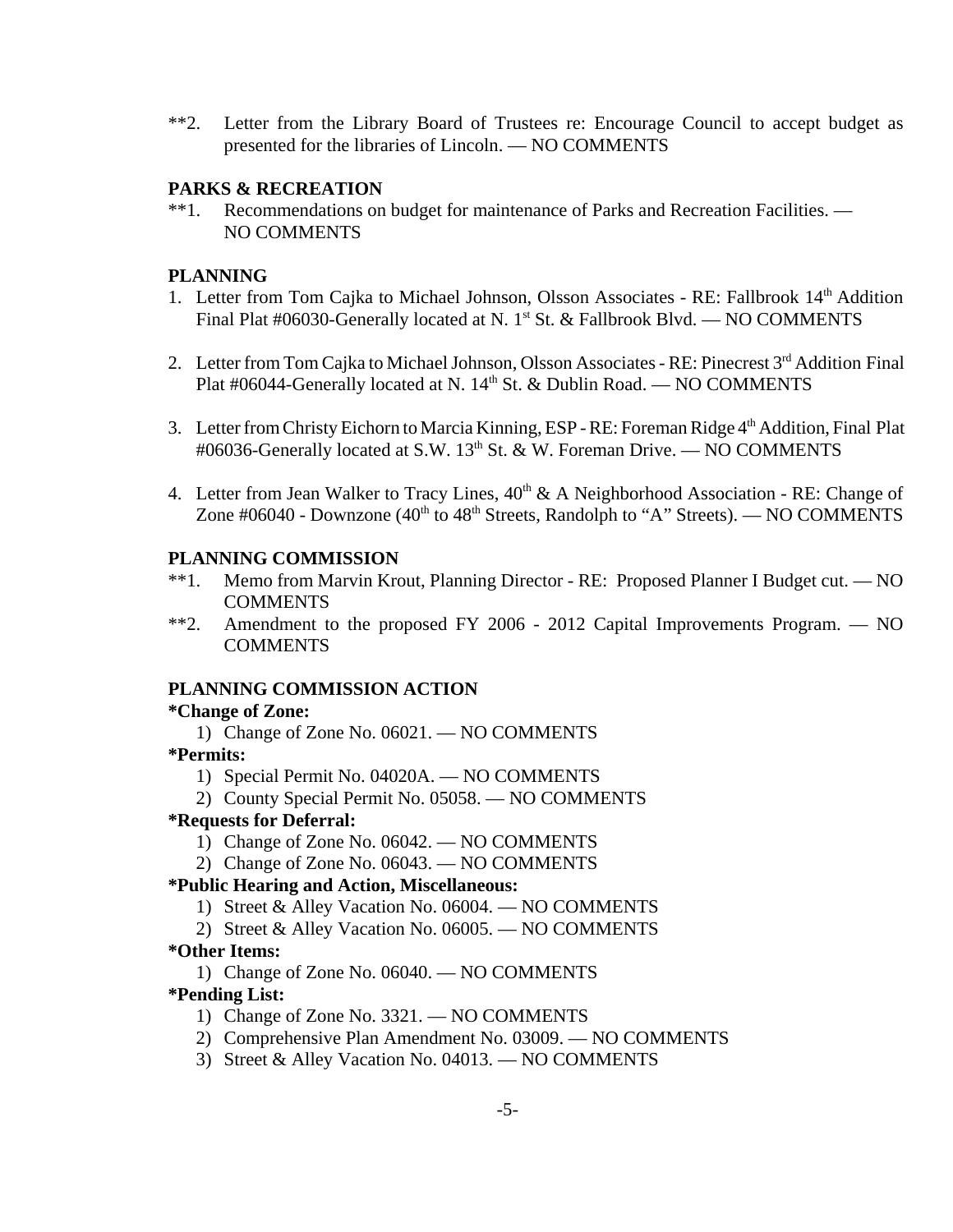- 4) Change of Zone no. 06040. NO COMMENTS
- 5) County Preliminary Plat No. 06008. NO COMMENTS
- 6) County Special Permit No. 06038. NO COMMENTS
- <sup>\*2</sup>. Change of Zone No. 06040 Downzone (40<sup>th</sup> to 48<sup>th</sup> Streets, Randolph to "A" Streets). NO **COMMENTS**
- \*3. Memo from Marvin Krout RE: Fee increases (Bill #'s 113, 06-114, 06-115 & 06R-146).  $-$ NO COMMENTS
- \*4. Annexation by Ordinance #18735 map. NO COMMENTS
- \*5. Annexation by Ordinance #18755 map. NO COMMENTS
- \*6. Annexation by Ordinance #18737 map. NO COMMENTS

## **PLANNING COMMISSION FINAL ACTION** .....

- \*1. Special Permit #04020A (Limited Landfill S.W. 28<sup>th</sup> Street & West "O" Street) Resolution No. PC-01006. — NO COMMENTS
- 2. Special Permit #1940A, an amendment to the Cardinal Heights Community Unit Plan (N.W. 56<sup>th</sup>) Street & Partridge Lane) Resolution No. PC-01007. — NO COMMENTS
- 3. Special Permit #06042 (N. 61<sup>st</sup> Street & Morrill Street) Resolution No. PC-01008. NO **COMMENTS**
- 4. Special Permit #06043 (2nd & K Streets) Resolution No. PC-01009. NO COMMENTS
- 5. Special Permit #06044, Grandale Community Unit Plan (Northeast of S.  $40<sup>th</sup>$  Street & Rokeby Road) Resolution No. PC-01011. — NO COMMENTS
- 6. Waiver #06007 (Sidewalks South Pointe Pavilions S.  $30<sup>th</sup>$  & Zermatt Drive) Resolution No. PC-01010. — NO COMMENTS
- 7. Preliminary Plat #06009 Grandale Addition (Northeast of South 40<sup>th</sup> Street & Rokeby Road) Resolution No. PC-01012. — NO COMMENTS

#### **PLANNING COMMISSION ACTION (Received week of August 7, 2006)**

\*\*1. Action by Planning Commission. — NO COMMENTS

## **POLICE**

1. Response Memo from Police Chief Tom Casady to Robin Eschliman - RE: Sex Acts on Centennial Mall. — NO COMMENTS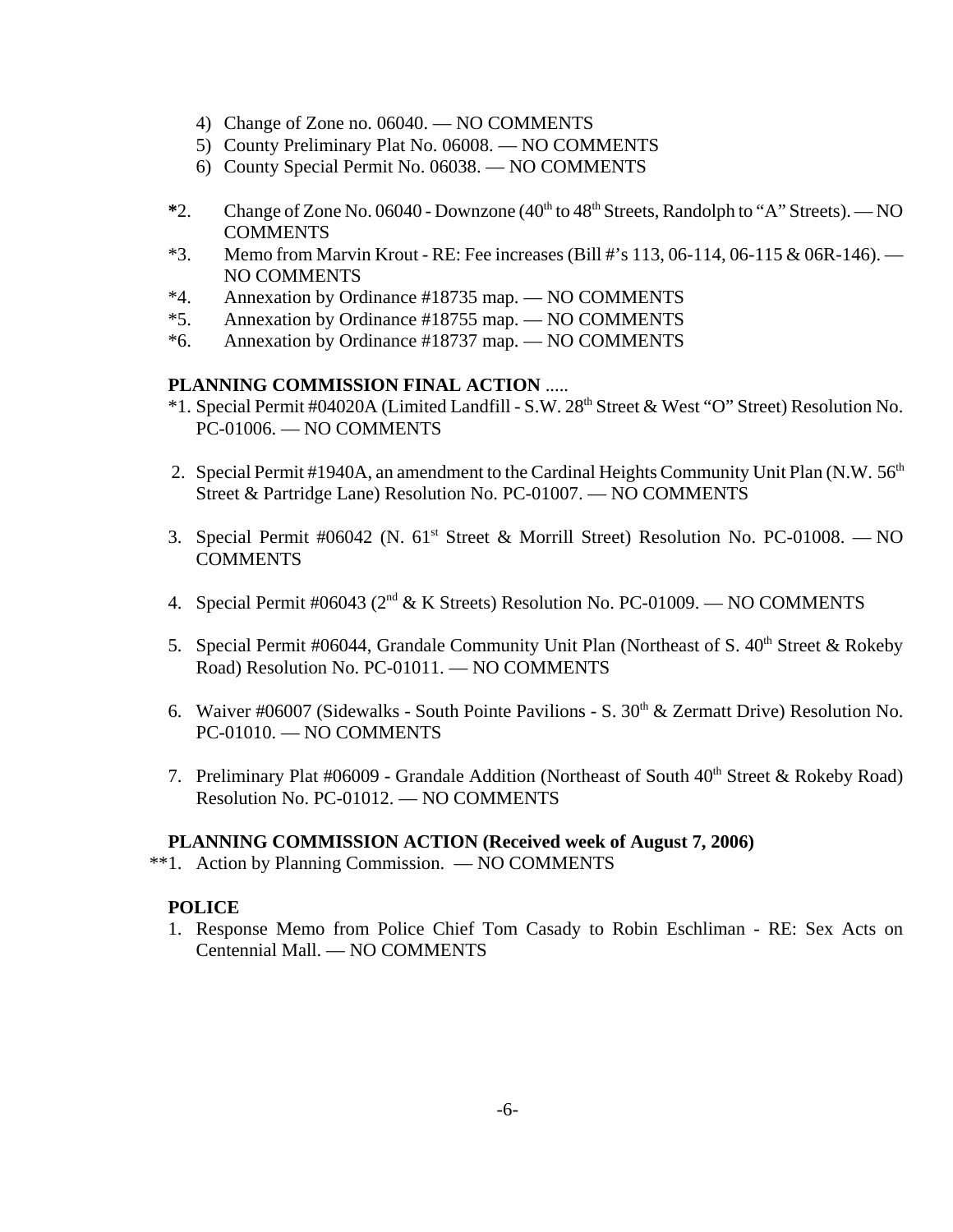#### **PUBLIC WORKS & UTILITIES**

- \*1. ADVISORY RE: Water Distribution Main at Fletcher & Highway 34;  $14<sup>th</sup>$  to Northwest  $12<sup>th</sup>$ . Project #803202, 803203, 803204. — NO COMMENTS
- \*\*2. ADVISORY RE: Storm sewer rehabilitation project #701679a,  $6<sup>th</sup> \& 'J'$  Street. NO COMMENTS
- \*\*3. Map of project # 701679a. NO COMMENTS
	- 4. Memo from Margaret Remmenga RE: Solid Waste Revenue Bonds. NO COMMENTS
	- 5. ADVISORY RE: Storm Sewer Bond Issue Project to Start Project #702194. NO COMMENTS
	- 6. ADVISORY RE: Curb Ramp and Sidewalk Repair Project #702170. NO COMMENTS
	- 7. ADVISORY RE: Sidewalk Repair Advisory Project #702168. NO COMMENTS

#### **III. CITY CLERK**

City Clerk Joan Ross stated on their Agenda today, Items 1 & 2 under "Public Hearing-Liquor Resolutions" will be called together. *[#1, Application of Michael Marts, Inc. dba Michael Mart for a Class D liquor license at 2801 N.W. 48th Street.; and #2, Manager application of Michael A. McCurdy for Michael Marts, Inc. dba Michael Mart at 2801 N.W. 48<sup>th</sup> Street.]* 

On Item 6, I just want to confirm is there some talk about placing this item on pending. Mr. Cook responded yes, I think it might be best given that there's some issues that still need to be addressed. We continue public hearing to September  $11<sup>th</sup>$  with action that would be the motion. City Clerk Joan Ross stated okay. Ms. McRoy commented but we need to have the public hearing today because people flew in to testify. City Clerk Joan Ross replied yes. *[#6, 06-137, Amending Title 5 of the Lincoln Municipal Code relating to Licenses and Regulations by amending or repealing sections within Chapter 5.41, Salvaging, Recycling and Composting Operations, to delete provisions relating to salvaging operations and to make Chapter 5.41 apply only to recycling and composting operations; adding a new Chapter 5.43 entitled Salvage Dealers and Salvage Collectors to establish and relocated provisions dealing with salvaging operations previously found in Chapter 5.41.]* 

Ms. Newman stated she needs to ask the Council if it is proper to call Items  $9 < 10$  together. Does anyone have a problem with that, it's basically guns? Mr. Camp commented they are really two separate things, just not to confuse the public, I think these items should be called separate. Mr. Cook commented I don't think calling them together would be a confusion, I think the confusion is that there are a lot of people still think these are concealed carry ordinances, but they're not. Mr. Svoboda commented because the media is reporting it that way. Mr. Cook stated he's getting some calls. Mr. Cook commented I don't mind calling them together because I think they are related issues and people speak to them that way. Ms. McRoy commented I think call them together. Mr. Svoboda commented doesn't matter to him one way or the other. Mr. Marvin commented I guess it would be okay to call them together. Ms. Newman commented alright, that's 4 to 7 vote, call them together. Mr. Camp commented I assume Police Chief Casady will be at the meeting today. Ms. Newman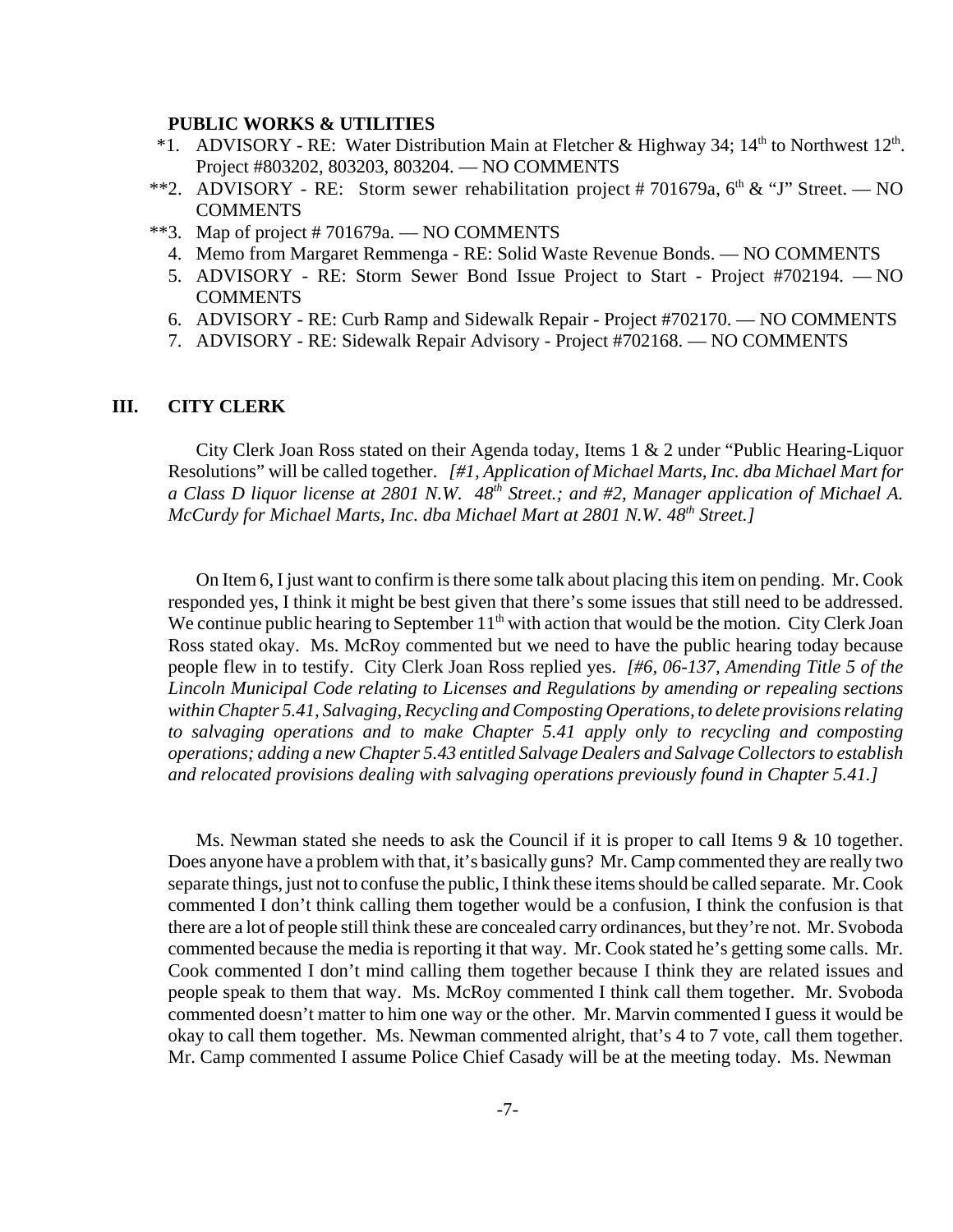commented Chief Casady you've got some information for us, you got my email. Chief Casady replied I've got more information that you will care to get. Mr. Marvin asked Chief Casady if he has a preference whether we call these two items together or separate? Police Chief Casady replied no.

- **\***1. Hand out, Single Family Permits, January June 2006, at formal Council meeting on 07/24/06 relating to Items: - NO COMMENTS
	- *11) 06-113 Change of Zone 06023 -*
	- *12) 06-114 Misc. 06005 -*
	- *13) 06-115*
	- *14) 06R-146*
- **\***2. Motion to Amend No. 1. Move to amend Bill No. 06-122. NO COMMENTS

#### **IV. COUNCIL REQUESTS/CORRESPONDENCE**

#### **JON CAMP** - **NO COMMENTS**

#### **Constituent Email/Correspondence Against Proposal to Ban Conceal Carry**

- \*1. Email from Darren & Bonita KinneyNO COMMENTS
- \*2. Email from Joseph L. Behringer NO COMMENTS
- \*3. Email from Roger Tracy NO COMMENTS
- \*4. Email from Dean E. Taylor NO COMMENTS
- \*5. Email from Neal Bloomquist NO COMMENTS
- \*6. Email from Stan Litty NO COMMENTS

#### **Other Constituent Email/Correspondence to Councilman Camp**

- \*1. Email from Gerhardt L. Jacobs supporting vote on concealed carry. NO **COMMENTS**
- \*2. Email, & response to Susan Larson Rodenburg RE: Bike lanes & traffic engineer. NO COMMENTS
- \*3. Email from Keith McGill RE: Congratulations on upholding state law on conceal carry. — NO COMMENTS
- \*4. Email from Daniel Walz RE: Thanks for defeating conceal carry ban. NO **COMMENTS**
- \*5. Email from Tom Spann RE: Thanks for leadership on LB 454, conceal carry. NO **COMMENTS**
- \*6. Email from Andrew Lighthall RE: Thanks for not banning RTC in Lincoln. NO **COMMENTS**
- \*7. Email from, and response to, Tom McCormick RE: Council should provide public hearing on conceal carry. — NO COMMENTS
- \*8. Email from Ellen Dubas RE: Against not having public hearing on concealed weapons. — NO COMMENTS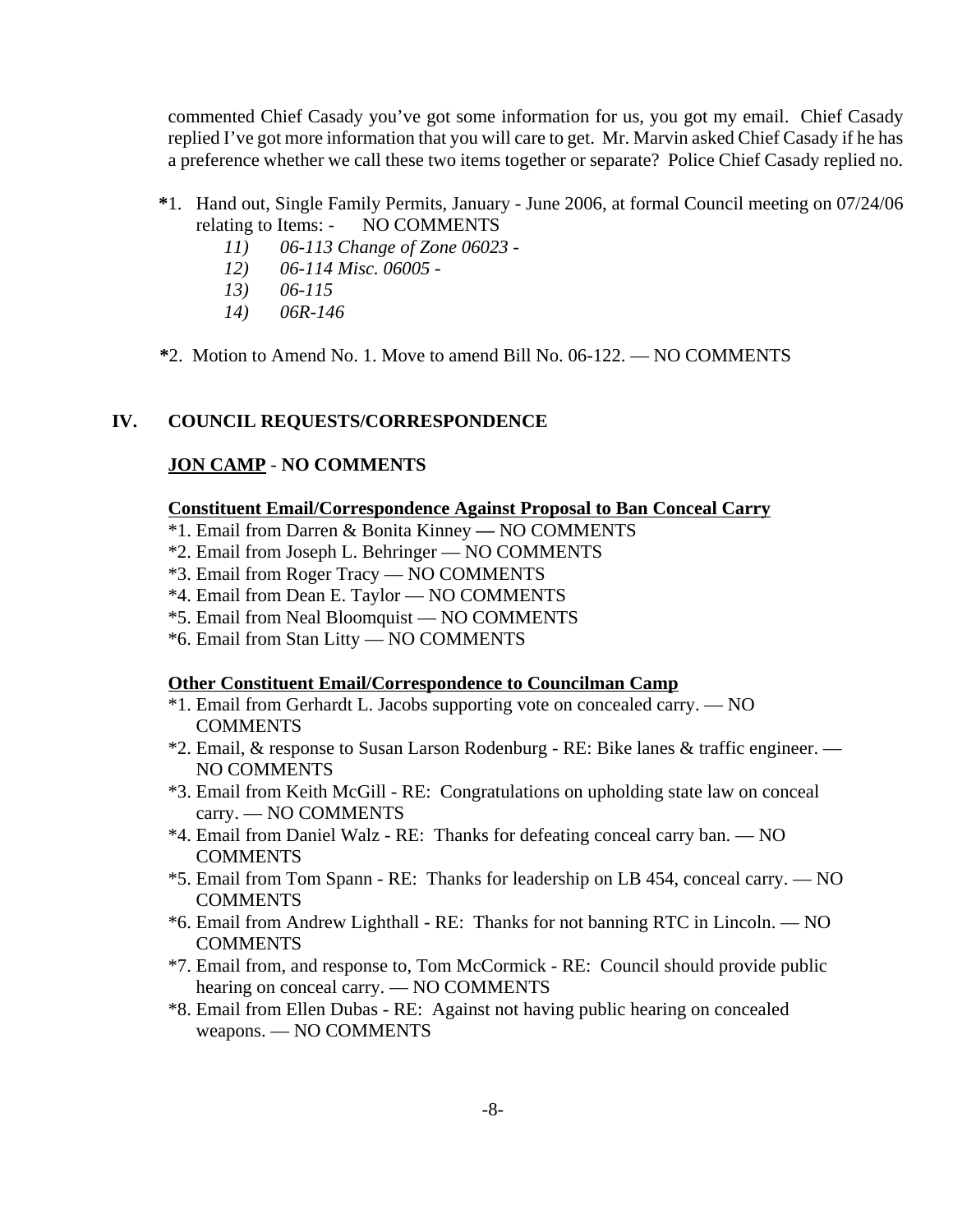- \*9. Email from Dennis LaPage RE: Glad Council stood up for citizens of Lincoln. NO **COMMENTS**
- \*10. Email from Ron Moore RE: Appreciation for job and killing the concealed carry ban and statements on budget. — NO COMMENTS
- \*11. Email from Janis Strautkalns RE: Thank you for actions regarding concealed weapons. — NO COMMENTS
- \*12. Email from Martin Grgurich RE: Thank you for voting down concealed weapons ban. — NO COMMENTS
- \*13. Email from Fritz Grothe RE: Thank you for upholding state law. NO COMMENTS 14. E-Mail from Angie Andersen - RE: Please DO NOT approve the Mayor's Budget! — NO COMMENTS

## **Received Week of August 7, 2006**

- \*\*1. Email from Jim Adams RE: Thanks for action on the concealed carry ban. NO **COMMENTS**
- \*\*2. Email from Pam James RE: Article & information on public transit trends. NO COMMENTS
- \*\*3. Email from LeRoy Penlerick RE: Proposed city gun regulations, understand concerns for safety but realize citizens have rights under the constitution, bill of rights and state law. — NO COMMENTS
- \*\*4. Email from Marilyn Fitch RE: Consider taking full \$3 million in cuts instead of placing the burden on the property owner. — NO COMMENTS

## **JONATHAN COOK - NO COMMENTS**

#### **ROBIN ESCHLIMAN - NO COMMENTS**

- \*1. Memo from Chief of Police Tom Casady RE: Cuts to Police Budget. NO **COMMENTS**
- 2. E-Mail from Buck Kiechel RE: Property taxes. NO COMMENTS
- 3. E-Mail from Linda Carlson RE: Real Estate Taxes in Lancaster County. NO COMMENTS

#### **Received Week of August 7, 2006**

**\*\***1. Email from Roger Yant - RE: Against tax increase, Mayor and Council need to follow through and make cuts. — NO COMMENTS

## **DAN MARVIN** - **NO COMMENTS**

 \*1. Letter from Mr. Hasselberger - RE: Against eliminating position at the Bennett Martin Library. — NO COMMENTS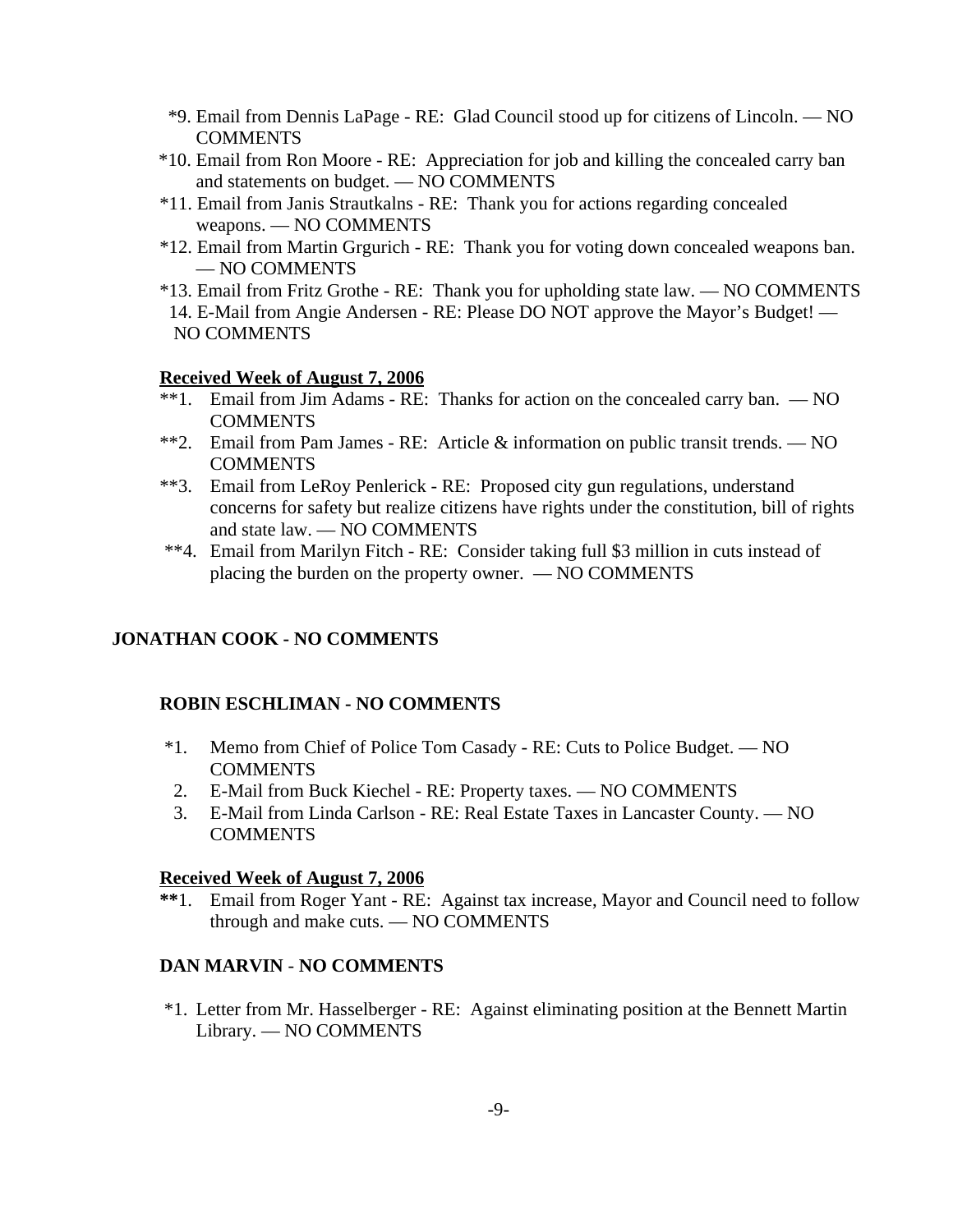# **ANNETTE McROY - NO COMMENTS**

## **PATTE NEWMAN - NO COMMENTS**

- \*1. Response to RFI #39 Graffiti and Use of Video Tape Equipment from Dana W. Roper, City Attorney. — NO COMMENTS
- 2. Request to Larry Worth, StarTran/Karl Fredrickson, Public Works/Steve Hubka, Budget Officer - RE: City bus drivers (RFI#40 - 8/09/06). — NO COMMENTS
- 3. E-Mail from Bryce RE: "Attaboy" for Parks and Rec. Maintenance. NO **COMMENTS**

## **KEN SVOBODA** - **NO COMMENTS '**

 \*1. Email from Scott Voichoskie with comments from Anne Boyle - RE: Public transit system. — NO COMMENTS

# **V. MISCELLANEOUS**

- \*1. Email from Betty Bates re: Opposed to cuts in Urban Development and Human Rights Commission. — NO COMMENTS
- \*2. Email from Peggi Ammon re: Disappointed with budget cuts not accomplished. NO COMMENTS
- \*3. Email from Mary A. Kuhlmann re: Opposed to cuts in Urban Development or the Human Rights Commission.— NO COMMENTS
- \*4. Letter from David A. Riley re: Tax cuts in the Lincoln City budget. (Letter distributed to Council members on July 21, 2006). — NO COMMENTS
- \*5. Email from Jason Albers re: Support of downtown bike lanes. NO COMMENTS
- \*6. Email from Kasey Rigg re: Staffing cuts, tightening belts. NO COMMENTS
- \*7. Email from Laura Barton re: Animal control needs more employees, not fewer. NO **COMMENTS**
- \*8. Email from Terese re: City cannot cut jobs from Animal Control or the City. NO **COMMENTS**
- \*9. Email from Paul Haith re: Budget process. NO COMMENTS
- \*10. Email from LaDonna VanArsdall and Christina Chambers re: Cannot cut jobs and staff from the Animal Control existing staff. — NO COMMENTS
- \*11. Email from Heather Critchfield re: Do not cut funding for Animal Control Officers.— NO COMMENTS
- \*12. Email from Joyce Hasselbalch re: Rethink position on cuts regarding Animal Control.— NO COMMENTS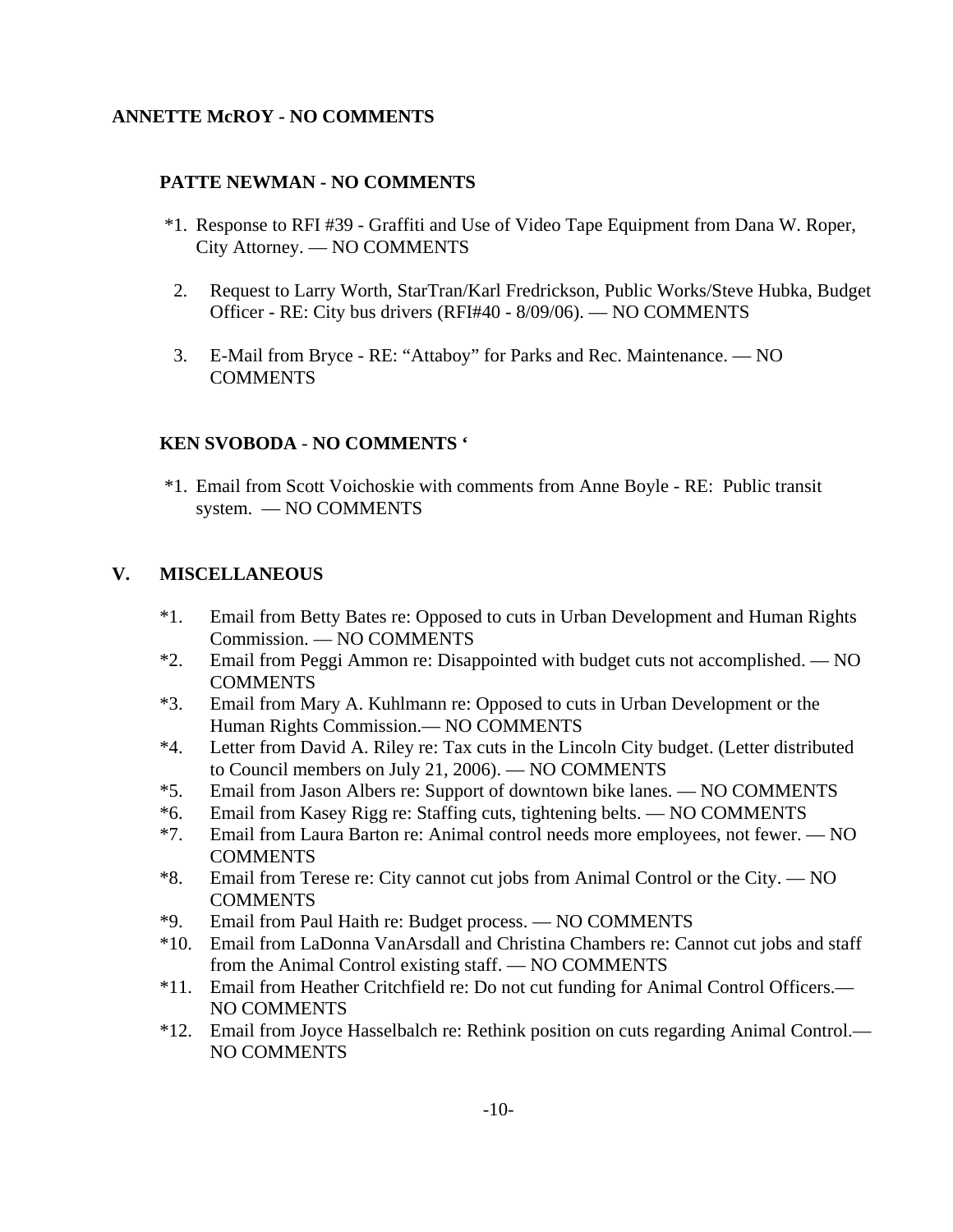- \*13. Email from Sian Maxwell re: Budget disappointment. NO COMMENTS
- \*14. Email from Nancy Johnson re: Disgusted with process on conceal carry. NO **COMMENTS**
- \*15. Email from David Schoenmaker re: Reconsider public speaking on conceal carry. NO COMMENTS
- \*16. Email from Bill Boyd re: Motorsports facility in Lancaster County. NO **COMMENTS**
- \*17. Email from Don Kohtz re: Retention of Randy Hoskins. NO COMMENTS
- \*18. Email from Stanley Oswald re: Appalled at decision of no public speaking on conceal carry. — NO COMMENTS
- \*19. Email from Darren and Bonita Kinney, re: Opposed to conceal carry ban.— NO **COMMENTS**
- \*20. Email from Larry Mitchell re: Opposed to conceal carry ban. NO COMMENTS
- \*21. Email from Steve Shoff re: Opposed to conceal carry ban. NO COMMENTS
- \*22. Email from Ed Utterback re: Opposed to conceal carry ban. NO COMMENTS
- \*23. Email from Jim Shook re: Opposed to conceal carry ban. NO COMMENTS
- \*24. Email from Adams re: Opposed to conceal carry ban. NO COMMENTS
- \*25. Email from Gould re: Opposed to conceal carry ban. NO COMMENTS
- \*26. Email from Alan Britton re: Opposed to conceal carry ban. NO COMMENTS
- \*27. Email from Bergerac re: Opposed to conceal carry ban. ---- NO COMMENTS
- \*28. Email from William and Louise Stone re: Opposed to conceal carry ban. NO **COMMENTS**
- \*29. Email from William T. Brockley re: Opposed to conceal carry ban. NO **COMMENTS**
- \*30. Email from John Rohan re: Opposed to conceal carry ban. NO COMMENTS
- \*31. Email from Rick Kunze re: Opposed to conceal carry ban. NO COMMENTS
- \*32. Email from David A. Crandall re: Opposed to conceal carry ban. NO COMMENTS
- \*33. Email from Neil Bickley re: Opposed to conceal carry ban. NO COMMENTS
- \*34. Email from Jerry B. Hutchison re: Opposed to conceal carry ban. NO COMMENTS
- \*35. Letter from Richard Meyer (Letter delivered to Council in packet on 07/27/06) re: Opposed to conceal carry ban. — NO COMMENTS
- \*36. Email from R. Scott Sandquist re: Thanks for leadership on conceal carry. NO **COMMENTS**
- \*37. Email from David Oenbring re: True leadership on conceal carry. NO COMMENTS
- \*38. Three (3) phone messages received from Mike McConnell, Don Patton, and Phil Cox. — NO COMMENTS
- \*39. Email from Sharon Eilers re: Not happy with conceal gun approval. NO **COMMENTS**
- \*40. Email from Larry Sims re: Bicycles downtown should be required to pay fee. NO COMMENTS
- \*41. Letter from John Bussey, Capital Rentals, re: South Central Lincoln neighborhood and police budget cuts (Letter distributed to Council Members in packet of 07/27/06). — NO COMMENTS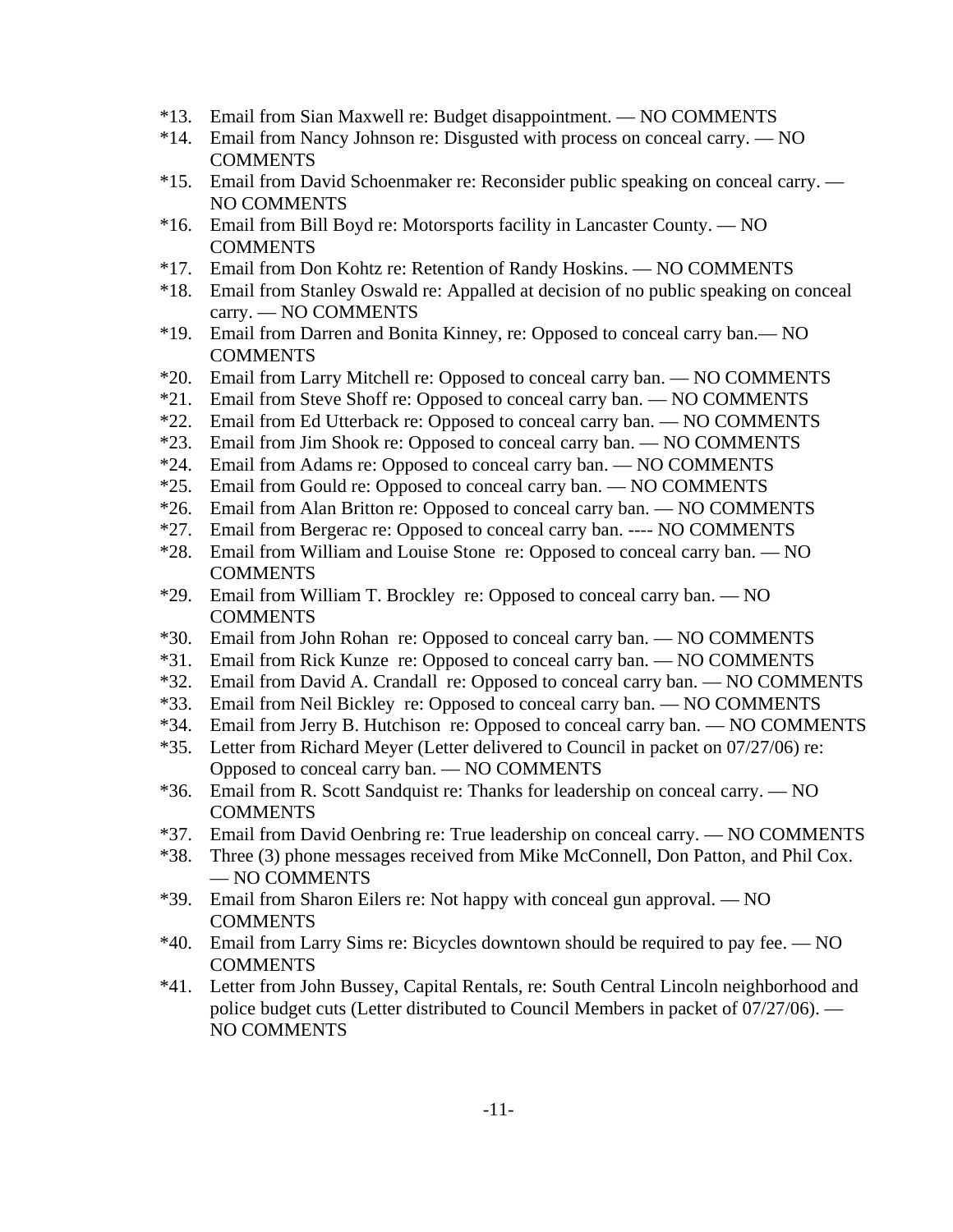- \*42. Message from Gary N. Powell re: Compliment on handling the conceal carry issue.— NO COMMENTS
- \*43. Email from Marva Wasser re: Response to concealed weapons action. NO **COMMENTS**
- \*44. Email from William R. Stone, Jr. re: Budget and tax request, and testimony. NO **COMMENTS**
- \*45. Email from Paul Hughes re: No problems with concealed carry permits. NO COMMENTS
- \*46. Email from Tom Hardesty re: Tax cuts suggestions and 'great job' on concealed carry issue. — NO COMMENTS
- \*47. Email from David Hansen re: Thank you on concealed carry vote. NO COMMENTS
- \*48. Email from Mary Lemon re: Find cuts in budget so 2006 taxes will not increase dramatically. — NO COMMENTS
- \*49. Letter received from Lela Shanks re: Disappointed with vote on concealed weapons. NO COMMENTS
- \*50. Letter received from Anne Vidaver re: Does not support Nebraska law allowing carrying of concealed weapons. — NO COMMENTS

## **Miscellaneous Received Week of August 7, 2006**

- \*\*1. Email from Patrick J. Henry re: Concealed carry best left to the State through the Legislature. — NO COMMENTS
- \*\*2. Email through InterLinc, from Paul Janssen, re: Ban of concealed weapons in Lincoln city limits. People of Nebraska have spoken.— NO COMMENTS
- \*\*3. Email from Ron Jonas, through InterLinc, re: Roundabouts at city street intersections. — NO COMMENTS
- \*\*4. Email from David Fletcher re: Do not support the Mayor's proposal to ban concealed weapons. — NO COMMENTS
- \*\*5. Email from Troy Kochner re: In favor of right to carry concealed weapons. NO **COMMENTS**
- \*\*6. Email from Jean Sanders re: Cook and Marvin-Thank you on vote on concealed weapons. Rest of Council-Shame on the handling of concealed weapons issue. — NO **COMMENTS**
- \*\*7. Email from Jan Pitsch re: Re-examining ambulances to see if they meet original specs.— NO COMMENTS
- \*\*8. Email from Phil Harris re: Stop the ban requested by the Mayor and Police Chief on concealed weapons. — NO COMMENTS
- \*\*9. Email from Virginia Baldwin re: Alarming to cancel weapons ban hearing. NO **COMMENTS**
- \*\*10. Email from Bill and Juanita Dawes re: Stop tax increases. NO COMMENTS
- \*\*11. Email from Carol Johnson re: Do not raise our property taxes again. NO COMMENTS
- \*\*12. Email from Dennis and Lu Wilson re: Protesting increase in Lincoln's property taxes. — NO COMMENTS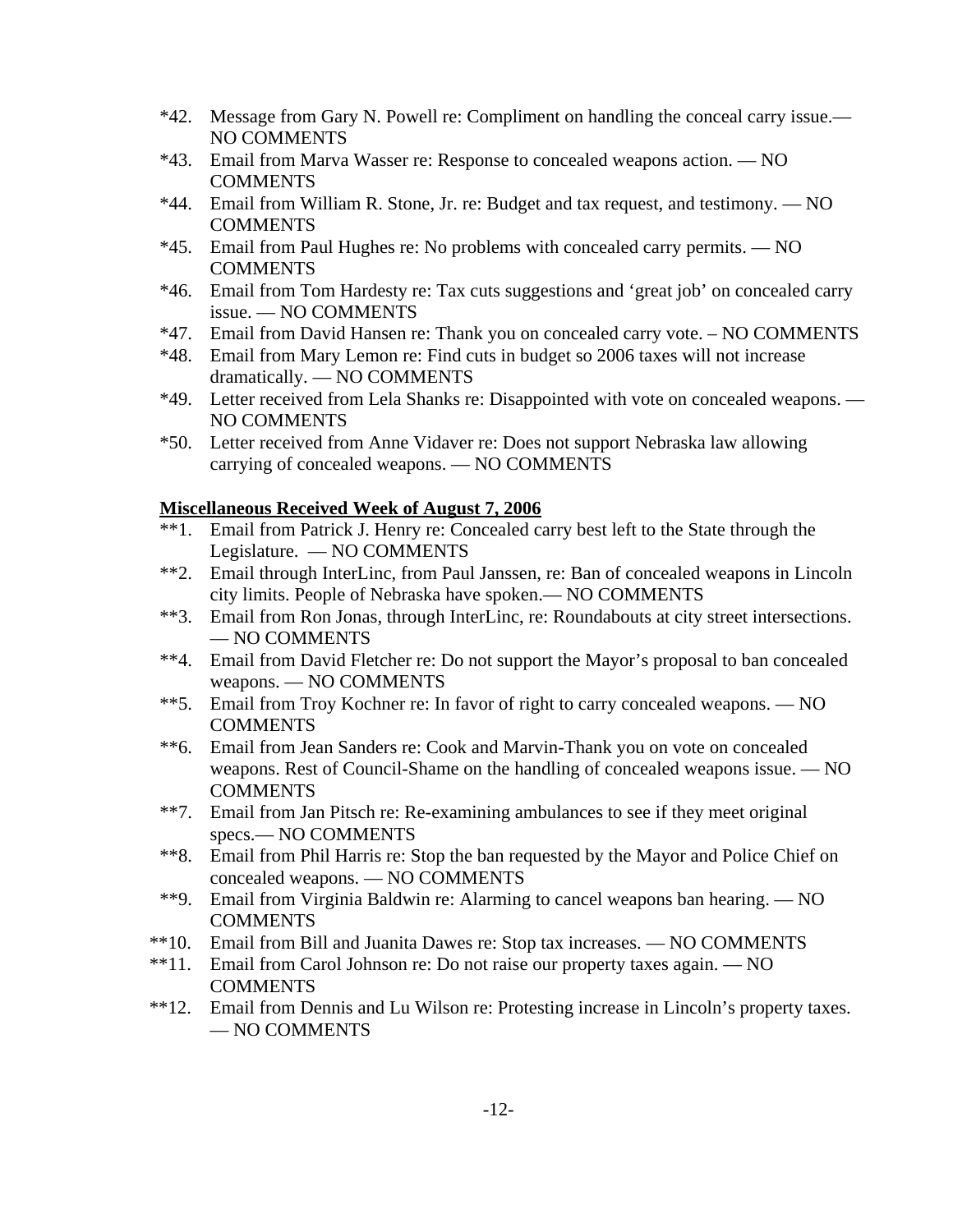- \*\*13. Email from Pete Beau re: Lower the mill levy. Make necessary cuts in the budget. NO COMMENTS
- \*\*14. Email from Ross Teske re: Need to cut taxes for property, not raise taxes. NO **COMMENTS**
- \*\*15. Email from William and Louise Stone re: Thank you for voting to drop discussion on concealed weapons from the calendar. — NO COMMENTS
- \*\*16. Email from Sitaram Jaswal re: Lincoln Human Rights Commission Budget-Disappointed with elimination of office manager at LHRC. — NO COMMENTS
- \*\*17. Email from Ron and Becky Herms re: Be cautious about property tax increase and concentrate on funding areas to enhance revenue generation. — NO COMMENTS
- \*\*18. Email from Stacey Lima re: Cannot grasp sane reasoning for allowing people to carry concealed weapons. — NO COMMENTS
- \*\*19. Email from Dan Haase re: Let the public be heard on conceal carry issue to comply with law and community choice. — NO COMMENTS
- \*\*20. Email from James Nyman re: Concealed handguns have no legitimate place in a well governed urban area. — NO COMMENTS
- \*\*21. Email from Klanghut re: Give back to the public. School bond funding from the bond which raised taxes is above the budget for the next year. — NO COMMENTS
- \*\*22. Email from R. Weigel re: Cut budgets until sales taxes increase, property taxes are not the answer. — NO COMMENTS
- \*\*23. Email from Fred Wegelin re: Thanks for voting to withdraw the Mayor's proposal to ban concealed handguns within Lincoln's city limits. — NO COMMENTS
- \*\*24. Email from Dorothy Mapes re: Fire Department misuse of vehicles. NO **COMMENTS**
- \*\*25. Email from Pamela Schmidt re: Do not take advantage of recent revaluations in order to increase taxes. — NO COMMENTS
- \*\*26. Email from Carol Witforth re: Shortsighted action when denying money to properly take care of animals in our community. — NO COMMENTS
- \*\*27. Email of Sandra Lab re: Find a way to cut the budget without jeopardizing Animal Control. — NO COMMENTS
- \*\*28. Email of David Holler re: Nebraska 2nd amendment rights.— NO COMMENTS
- \*\*29. Email from Boyce re: Limit budget increase to inflation instead of taking advantage of increase in valuations. — NO COMMENTS
- \*\*30. Email re: Property tax increase protested. Find ways to save money. NO **COMMENTS**
- \*\*31. Email from Cathy Beecham re: Please do not cut Urban Development positions. NO **COMMENTS**
- \*\*32. Email from Wendy Francis re: Human Right Commission cuts information. NO **COMMENTS**
- \*\*33. Email from Cathy Beecham re: Do not cut two positions from Urban Development Department. — NO COMMENTS
- \*\*34. Email from Jeanine Jewell re: Do not eliminate two positions from the Urban Development Department. — NO COMMENTS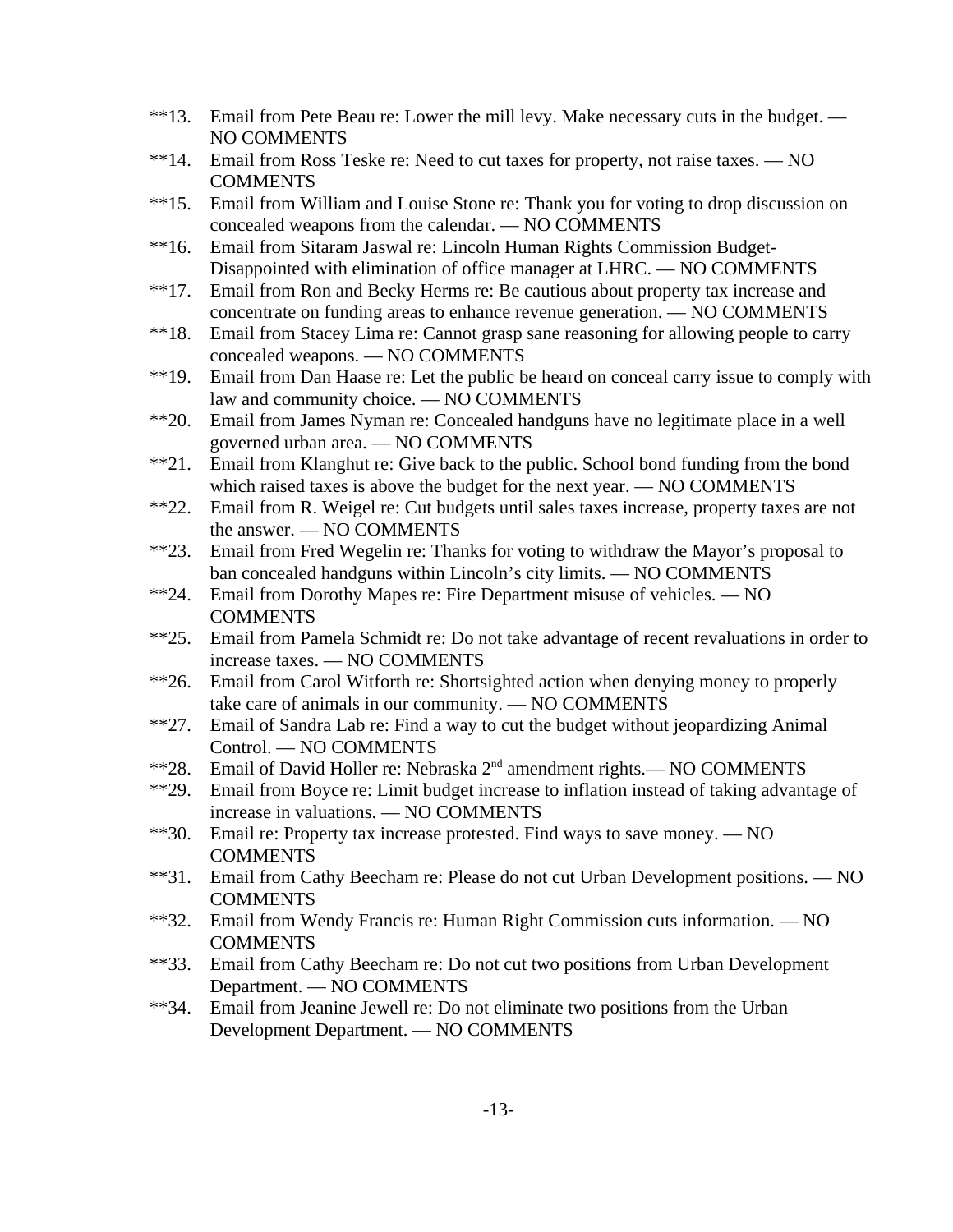- \*\*35. Email from David W. Scheffler re: Do not eliminate two positions from the Urban Development Department. — NO COMMENTS
- \*\*36. Email from Yvonne Norton Leung re: Do not cut positions from the Urban Development Department. — NO COMMENTS
- \*\*37. Email from Ruben Spretz re: Do not eliminate two positions from the Urban Development Department. — NO COMMENTS
- \*\*38. Email from Andy Beecham re: Do not eliminate two positions from the Urban Development Department. — NO COMMENTS
- \*\*39. Email from Blake and Laura Edwards re: Do not cut positions from the Urban Development Department. — NO COMMENTS
- \*\*40. Email from Melissa Landis re: Do not eliminate to positions from the Urban Development Department. – NO COMMENTS
- \*\*41. Email from Mary Ann and Phil Bede re: Do not cut positions from the Urban Development Department. — NO COMMENTS
- \*\*42. Email from Keith Dubas re: Do not eliminate two positions from the Urban Development Department. — NO COMMENTS
- \*\*43. Email from Michael B. Edwards re: Do not eliminate two positions from the Urban Development Department. — NO COMMENTS
- \*\*44. Email from Robert and Phyllis Narveson re: Do not eliminate two positions from the Urban Development Department. — NO COMMENTS
- \*\*45. Email from Michelle Weiand re: Do not eliminate two positions from the Urban Development Department. — NO COMMENTS
- \*\*46. Email from Judy Gibson re: Fi d ways to support, maintain, and expand our really good library system. — NO COMMENTS
- \*\*47. Email from Starlene Hubbard re: Do not eliminate two positions from the Urban Development Department. — NO COMMENTS
- \*\*48. Email from Shawn Ryba re: Do not eliminate two positions from the Urban Development Department. — NO COMMENTS
- \*\*49. Email from Paul Rowe re: Budget. Time to cut spending, do not spend just because property values have increased unreasonably. — NO COMMENTS
- \*\*50. Email from Virginia McCormick re: Do not eliminate two positions from the Urban Development Department. — NO COMMENTS
- \*\*51. Email from Sue Wilson re: Do not eliminate two positions from Urban Development. — NO COMMENTS
- \*\*52. Email from Mona McKenzie re: Do not eliminate two positions from the Urban Development Department. — NO COMMENTS
- \*\*53. Email from Jeffrey P. Baker re: Opposition to ban on concealed weapons. NO COMMENTS
- \*\*54. Email from Sarah Bauman re: Do not eliminate two positions from the Urban Development Department. — NO COMMENTS
- \*\*55. Email from Janee Gagner-Wilcox re: Do not eliminate two positions from the Urban Development Department. — NO COMMENTS
- \*\*56. Email from Carol Greenwald re: Do not eliminate two positions from the Urban Development Department. — NO COMMENTS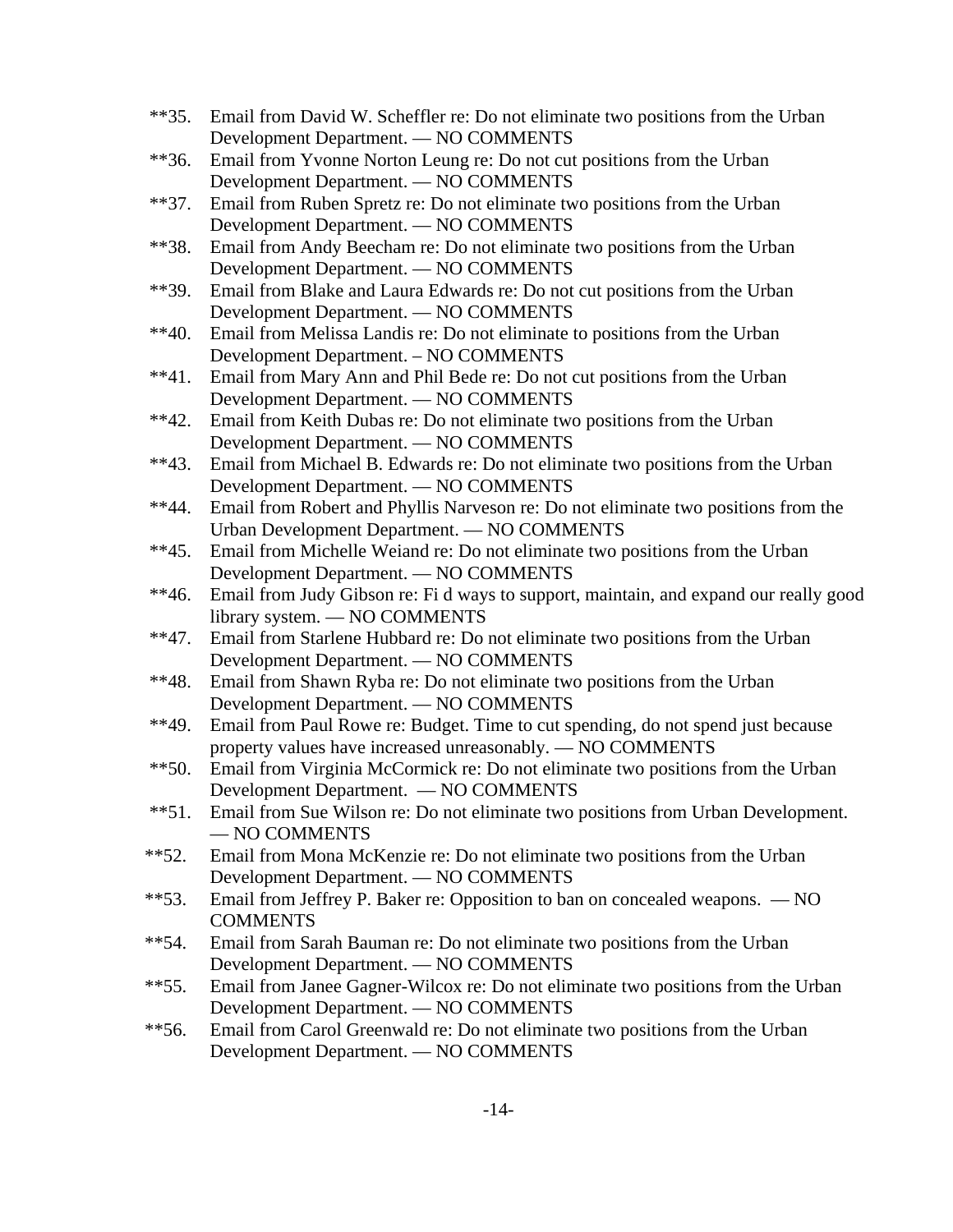- \*\*57. Email from Jennifer L. Meier-Bassen re: Do not eliminate two positions from the Urban Development Department. — NO COMMENTS
- \*\*58. Email from Olivia Thoene re: Do not eliminate two positions from the Urban Development Department. — NO COMMENTS
- \*\*59. Email from R. David Wilcox re: Do not eliminate two positions from the Urban Development Department. — NO COMMENTS
- \*\*60. Email from Judy A. Miller-Weiand re: Do not eliminate two positions from the Urban Development Department. — NO COMMENTS
- \*\*61. Email from Evy Olson re: Do not eliminate two positions from the Urban Development Department. — NO COMMENTS
- \*\*62. Email from Bob and Sue Semerena re: Refrain from passing any local ordinances until after hearings held and regulations have been adopted. — NO COMMENTS
- \*\*63. Email from Dwayne Wilson re: Consideration of bicycle lanes in Lincoln, and specifically residential areas. — NO COMMENTS
- \*\*64. Email from Susan Larson re: Do not eliminate two positions from the Urban Development Department. — NO COMMENTS
- \*\*65. Email from Christy Aggens re: Do not eliminate two positions from the Urban Development Department. — NO COMMENTS
- \*\*66. Email from Amy Gagner re: Do not eliminate two positions from the Urban Development Department. — NO COMMENTS
- \*\*67. Email from Wilbur Dasenbrock re: Council action in area of concealed weapons needs additional attention. — NO COMMENTS
- \*\*68. Email from Bonnie A. Schwartz re: Do not eliminate two positions from the Urban Development Department. — NO COMMENTS
- \*\*69. Email from David Fikar re: Support Lincoln Commission on Human Rights.— NO **COMMENTS**
- \*\*70. Email from Anne Hobbs re: Cannot substitute what Lincoln Commission on Human Rights accomplishes for the City of Lincoln. — NO COMMENTS
- \*\*71. Email from Jodi Delozier re: City budget for 1006-2007. NO COMMENTS
- \*\*72. Email from Travis Wingate re: Suggestion for synthetic turf in medians of Lincoln.— NO COMMENTS
- \*\*73. Email from Ryan Wilcox re: Do not eliminate two positions from the Urban Development Department. — NO COMMENTS
- \*\*74. Fax received from Roger Carmichael re: Keep Mr. Hoskins on the traffic team. NO **COMMENTS**
- \*\*75. Letter received from the Lincoln City Employees Association re: City employees established benefit package. — NO COMMENTS
- \*\*76. Email from Jeanne Kern re: Remove the Southwest Sewage Plant Site Option Purchase from the 2006 - 2012 Capita`l Improvement Program budget. — NO COMMENTS
- \*\*77. Email from M. J. Callahan re: Do not eliminate two positions from the Urban Development Department. — NO COMMENTS
- \*\*78. Letter received from the Center for People in Need re: Stunned by action to remove from consideration a proposal to provide for a ban on concealed weapons. (Distributed to Council Members in packet of 08/03/06). — NO COMMENTS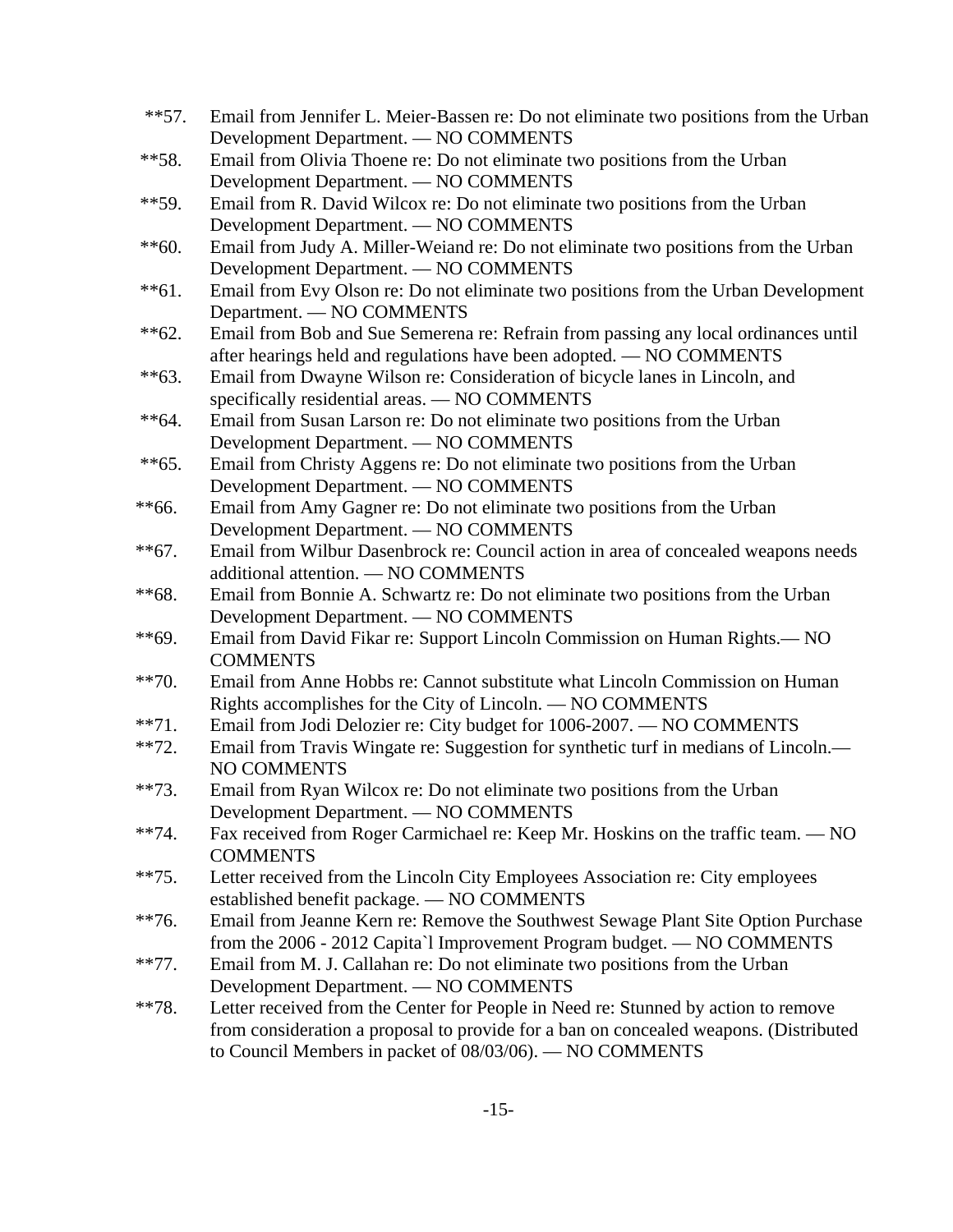- \*\*79. Letter from Reverend Karla Cooper re: Reasons listing importance of the Lincoln Commission on Human Rights to the Lincoln community. — NO COMMENTS
- \*\*80. Email from John Heineman re: Do not eliminate two positions from the Urban Development Department. — NO COMMENTS

## **Adamantly disagree with the Lincoln City Council looking to cut jobs and staff from the Animal Control existing staff.**

- Emails received from:
- \*\*81. Shirley Ostendorf NO COMMENTS
- \*\*82. Angie Edgren NO COMMENTS
- \*\*83. Angie Wassenberg NO COMMENTS
- \*\*84. Joyce Porter NO COMMENTS
- \*\*85. Trisha Anderson NO COMMENTS
- \*\*86. Ericka Barry NO COMMENTS
- \*\*87. Shawn Barry NO COMMENTS
- \*\*88. Ben Tetschner NO COMMENTS
- \*\*89. Gene Creamer NO COMMENTS
- \*\*90. Michael Barry NO COMMENTS
- \*\*91. David Bristol NO COMMENTS
- \*\*92. Meridee Bickford NO COMMENTS
- \*\*93. Patti Witters NO COMMENTS
- \*\*94. Joyce Porter NO COMMENTS
- \*\*95. Email from Melvin Jenkins re: Funding for, and importance of, the Lincoln Human Rights Commission maintain full staff. — NO COMMENTS
- \*\*96. Email from Mary Arth re: Budget unacceptable and will ruin our beautiful Lincoln parks. — NO COMMENTS
- \*\*97. Email from Lori Jacoby re: Concerned with proposed cut of two Animal Control employees and weekend services. — NO COMMENTS
- \*\*98. Letter received from Lowell Vestal re: Suggestions to cut the Mayor's budget request (Letter distributed to Council members in packets of 08/03/06). — NO COMMENTS
- \*\*99. Letter received from Steve Erwin, U. S. Bank, re: Limit City budget increase needed to keep up with inflation (Letter distributed to Council members in packets of 08/03/06). — NO COMMENTS
- \*\*100. Email from Kathryn Gabig re: Sewage treatment plant. NO COMMENTS
- \*\*101. Letter from Louise W. Lorenz, Regional Executive Council on Civil Rights, re: Opposition to elimination of local civil rights commissions. — NO COMMENTS
- \*\*102. Lincoln Electric System Statement re: Additional suggestions to lower energy bills. NO COMMENTS
- \*\*103. Letter from Tim R. Knott re: Look at economics of a third sewage treatment plant to serve Southwest Lincoln and Lancaster County. — NO COMMENTS
	- 104. E-Mail from Alan Dorland RE: Concealed Carry. NO COMMENTS
	- 105. E-Mail from R. Scott Sandquist RE: Property taxes & city budget. NO COMMENTS
	- 106. E-Mail from Al Abbott RE: City Council action. NO COMMENTS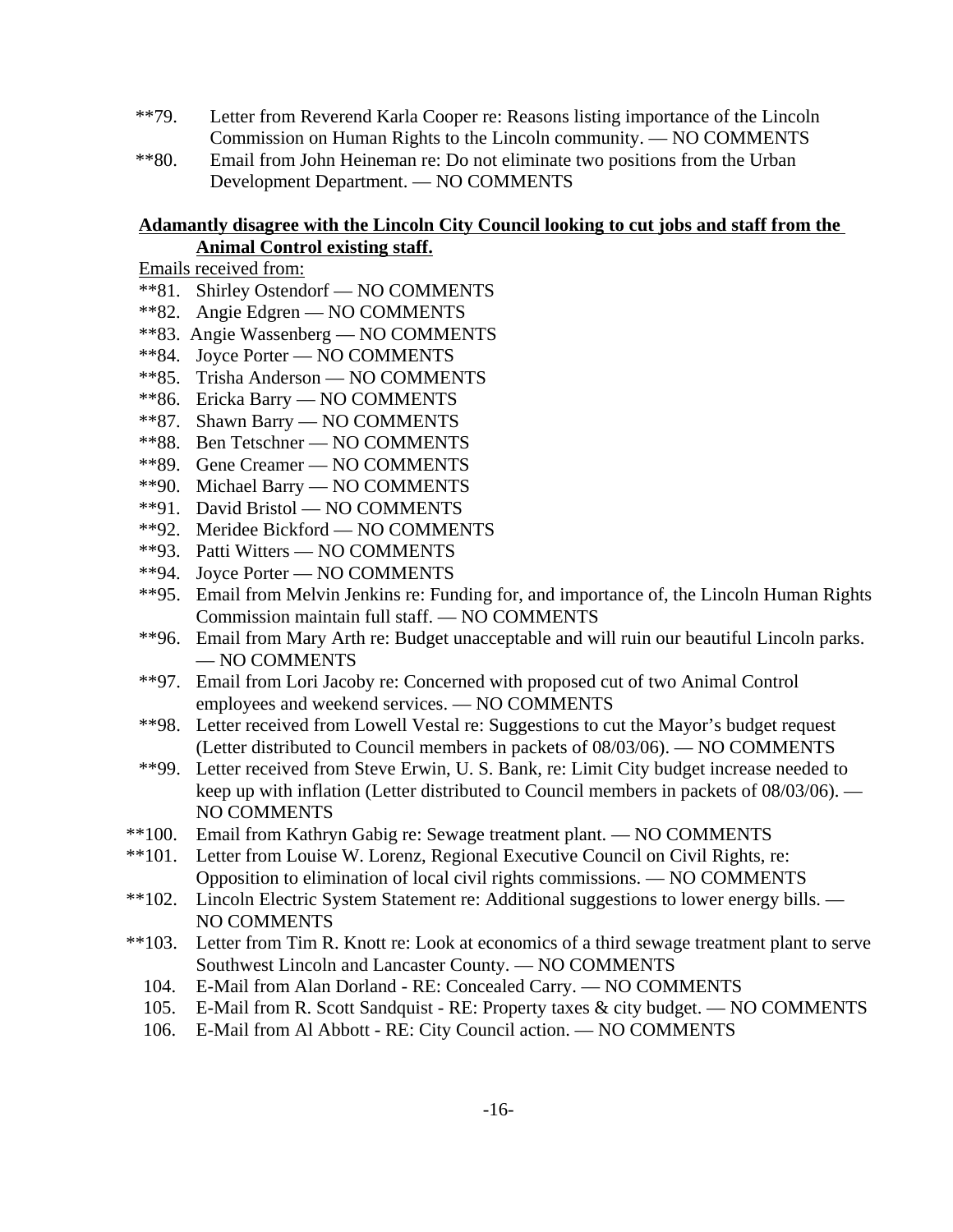- 107. E-Mail from Eleanor Carroll RE: Very disappointed with the Council budget cuts. NO COMMENTS
- 108. Letter from Dennis P. Crawford, Attorney, Crawford Law Offices, P.C., L.L.O. RE: Notice of Claim pursuant Nebraska Political Subdivisions Tort Claims Act - Steve Tarr v. City of Lincoln, Nebraska - Date of Accident: August 15, 2005. — NO **COMMENTS**
- 109. Letter from Devin RE: Judge awards custody to sex-slave girl with warrant out for her arrest. — NO COMMENTS
- 110. Letter from Sandra Johnson, President, Woods Park Neighborhood Association RE: Project #31-00246 - Woods Park Land Conversion Plan - Per Section III of the NG&PC Policies and Procedures. — NO COMMENTS
- 111. E-Mail from Wilbur Dasenbrock RE: Traffic Engineer. NO COMMENTS

# **ADDENDUM - (For August 14th)**

# **I. MAYOR -**

- 1. NEWS ADVISORY RE: Mayor Seng's Public Schedule Week of August 12 18, 2006- Schedule subject to change. — NO COMMENTS
- 2. NEWS RELEASE RE: City To Spray For West Nile Virus Carrying Mosquitoes On Monday. — Steve Beal from the Health Department mentioned this issue earlier under "I. Mayor". (See that discussion)

# **II. CITY CLERK - NONE**

# **III. CORRESPONDENCE**

# **A. COUNCIL REQUESTS/CORRESPONDENCE**

# **JON CAMP**

1. E-Mail from Dan Okelberry with response from Jon Camp - RE: Do Not Agree with the Mayor's Budget. — NO COMMENTS

# **B. DIRECTORS AND DEPARTMENT HEADS**

# **HEALTH**

- 1. Physician Advisory from Bruce Dart RE: Shigellosis Update & West Nile Cases. **—** Steve Beal from the Health Department mentioned this issue earlier under "I. Mayor". (See that discussion)
- 2. News Release RE: Shigella Outbreak. NO COMMENTS